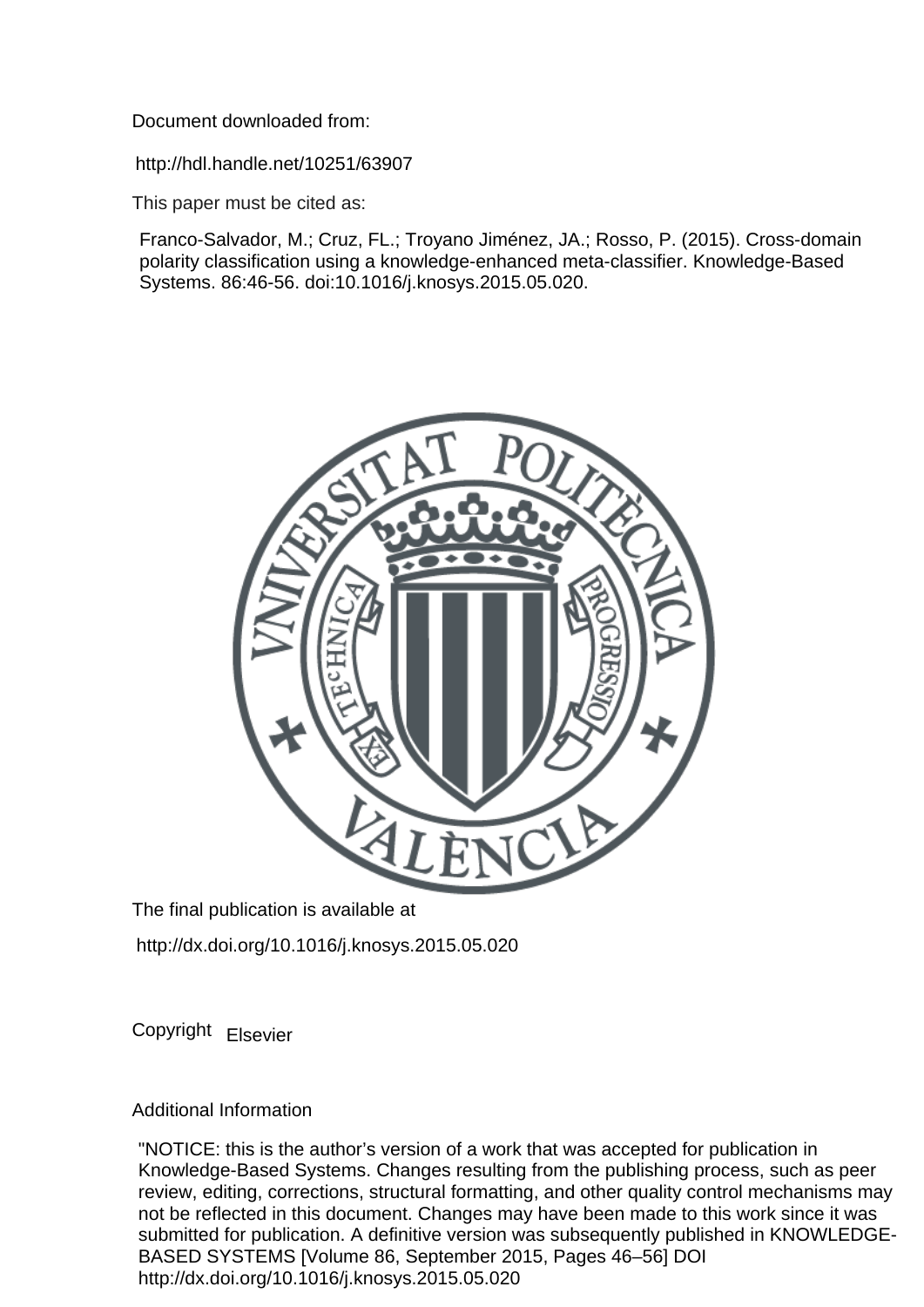# Cross-domain Polarity Classification using a Knowledge-enhanced Meta-classifier

Marc Franco-Salvador<sup>a,∗</sup>, Fermín L. Cruz<sup>b</sup>, José A. Troyano<sup>b</sup>, Paolo Rosso<sup>a</sup>

<sup>a</sup>Pattern Recognition and Human Language Technology (PRHLT) Research Center Universitat Politècnica de València, Camino de Vera s/n, 46022 Valencia, Spain <sup>b</sup>Department of Languages and Computer Systems University of Seville, Av. Reina Mercedes s/n, 41012 Sevilla, Spain

# Abstract

Current approaches to single and cross-domain polarity classification usually use bag of words, n-grams or lexical resource-based classifiers. In this paper, we propose the use of meta-learning to combine and enrich those approaches by adding also other knowledge-based features. In addition to the aforementioned classical approaches, our system uses the BabelNet multilingual semantic network to generate features derived from word sense disambiguation and vocabulary expansion. Experimental results show state-of-theart performance on single and cross-domain polarity classification. Contrary to other approaches, ours is generic. These results were obtained without any domain adaptation technique. Moreover, the use of meta-learning allows our approach to obtain the most stable results across domains. Finally, our empirical analysis provides interesting insights on the use of semantic network-based features.

Keywords: Sentiment analysis, Cross-domain polarity classification, Meta-learning, Word sense disambiguation, Semantic network

## 1. Introduction

Text classification (also known as text categorization) is the task of assigning a category or categories to a text document from a set of predefined categories. Although at first this topic was approached from a knowledge

Preprint submitted to Knowledge-Based Systems May 15, 2015

<sup>∗</sup>Corresponding author.

Email address: mfranco@prhlt.upv.es (Marc Franco-Salvador)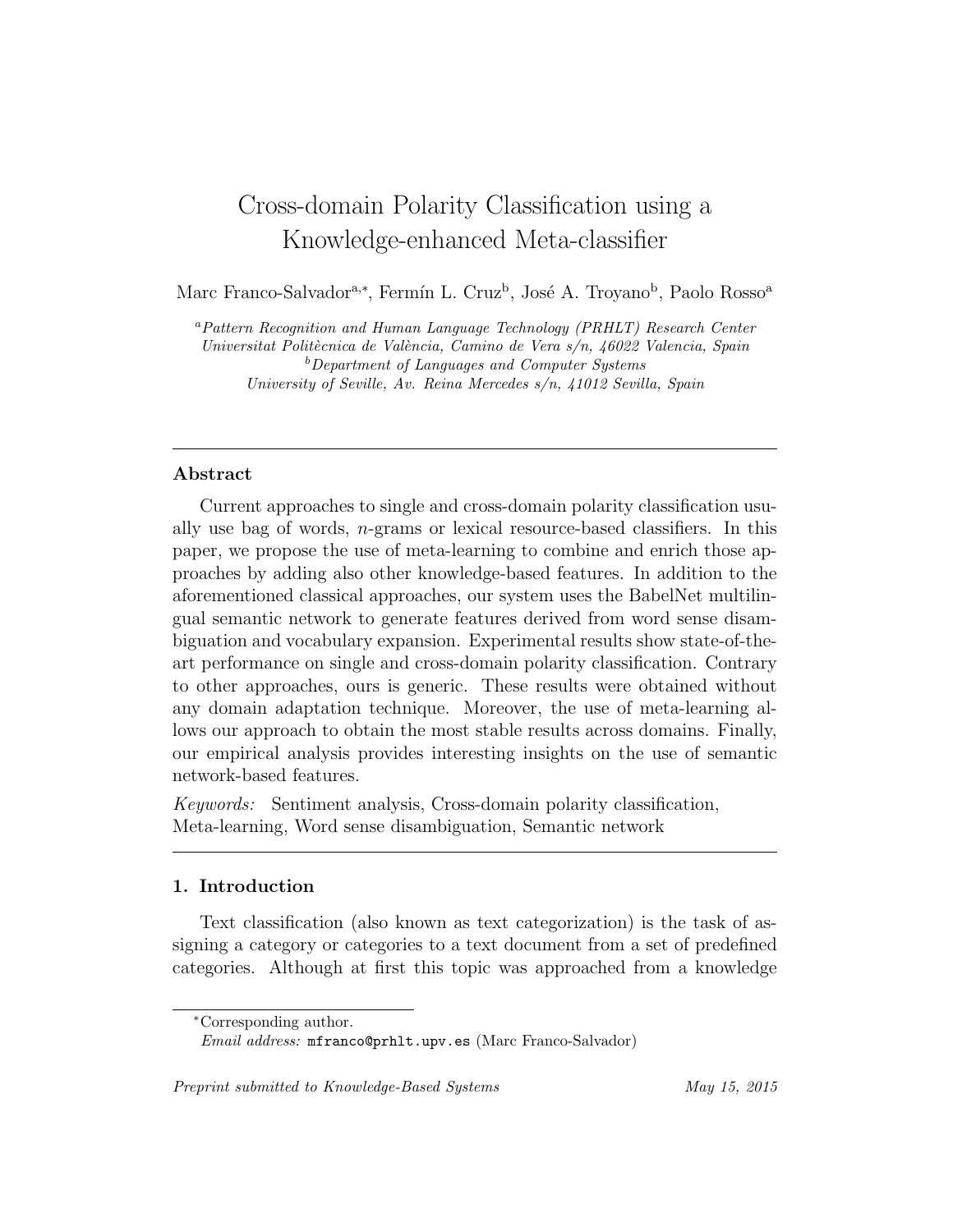engineering perspective (manually defining a set of rules encoding expert knowledge), in the 90s machine learning became the main approach, and so it stands today. A good survey on machine learning approaches to text classification can be found in (Sebastiani, 2002).

The nature of the predefined categories in text classification can be very heterogeneous. The most common task is that of topic-based classification, attemping to classify documents according to their subject matter (e.g. Sports vs. Politics vs. Economics). More recently, in the context of the Web 2.0 and social media, it emerged the task of deciding whether a subjective text (typically, a textual review of some product or a cultural or political issue) is positive or negative, depending on the overall sentiment detected. This particular task is known as polarity classification or sentiment classification (Turney, 2002; Pang et al., 2002). Although it can be defined in terms of text classification (being positive and negative the predefined categories) and tackled with similar approaches, polarity classification has been proved to be a more difficult task (Pang et al., 2002): while topics are often identifiable by keywords alone, sentiment can be expressed in a more subtle manner, and even more when for instance irony is employed (Reyes and Rosso, 2013). Therefore, solutions based only on bag-of-words representations of documents may not be enough.

In this work we are interested in single and cross-domain polarity classification. Since we are applying machine learning techniques, we start with a training set of documents to build some classifiers. In this context, singledomain classification is the aforementioned common text classification; it refers to training and testing classifiers on the same domain (e.g. movie reviews). Meanwhile, cross-domain classification refers to testing on a different domain (target domain) from that or those used in training (source domains), e.g. training on movie reviews and testing on books reviews. Because manually labeled documents are needed for training, the latter allows to work with domains where no labeled documents are available. The problem of cross-domain text classification was first tackled by Dai et al. (2007), and the first results on cross-domain polarity classification were reported by Blitzer et al. (2007).

In order to combine different approaches from the research literature and recent knowledge-based approaches, and also to measure the contributions of each one, we propose the use of a meta-learning scheme called Stacked Generalization (Wolpert, 1992). The set of base classifiers to be combined using that scheme include solutions used in the past as a TF-IDF bag-of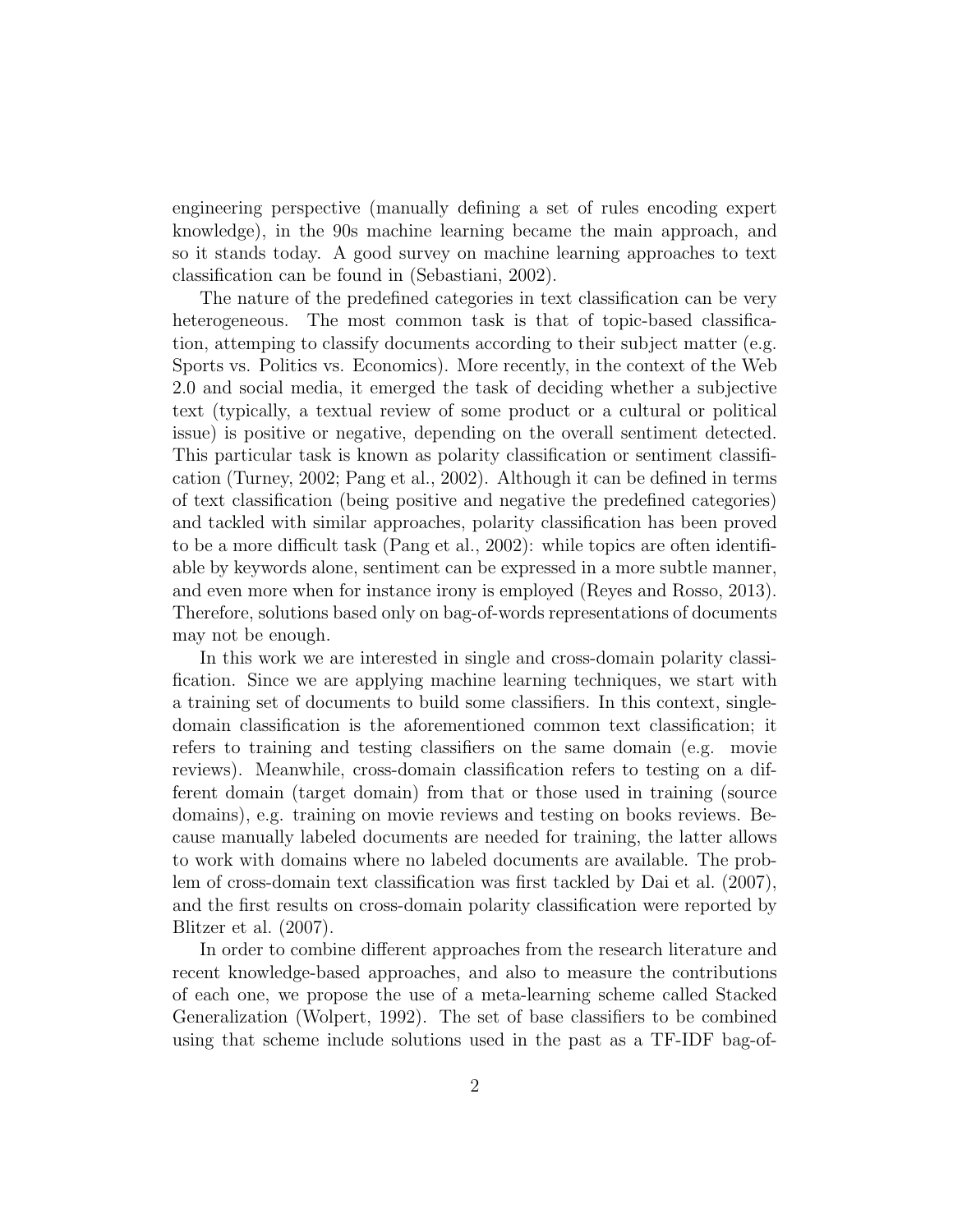words classifier, a TF-IDF word n-gram classifier, and a lexical resource for opinion mining-based classifier; but also two new proposals, a word sense disambiguation-based classifier and a vocabulary expansion-based classifier. The latter two classifiers are trained on the basis of knowledge graphs, a subset of a semantic network, i.e., BabelNet (Navigli and Ponzetto, 2012), focused on the concepts belonging to the text being classified.

The rest of the paper is structured as follows. In Section 2 we describe the related work on single and cross-domain polarity classification. In Section 3 we introduce our new knowledge-enhanced meta-classifier. In Section 4 we evaluate our approach in the tasks of single and cross-domain polarity classification, and compare it with other state-of-the-art approaches. In that section we evaluate also the performance of our different base classifiers. Finally, in Section 5 we draw the conclusions and mention directions for future work.

# 2. Related Work

The first experiments on single-domain polarity classification using machine learning techniques were performed by Pang et al. (2002). They used a movie review dataset extracted from  $IMDb<sup>1</sup>$ . They concluded that polarity classification achieves worse results than other text classification tasks when applying the standard machine learning techniques. Another interesting conclusion was that using unigram presence instead of unigram frequency leads to better results, contrary to observations in other works on text classification (McCallum and Nigam, 1998)

Recent works on polarity classification use the Multi-Domain Sentiment Dataset (Blitzer et al., 2007) for evaluation. In its last version, the resource is composed by Amazon product reviews of 25 product types, though most works report results on only the four domains used by Blitzer et al. (2007): Books, Electronics, DVDs and Kitchen appliances. Focused on single-domain polarity classification, Dredze et al. (2008) presented a new online learning method named confidence-weigthed learning. The method is based on measuring the confidence of each parameter of the classifier; less confident parameters are updated more aggressively than more confident ones. They performed experiments on standard datasets related to different text classification tasks, reporting very good results for the Multi-Domain Sentiment

<sup>1</sup>http://www.cs.cornell.edu/people/pabo/movie-review-data/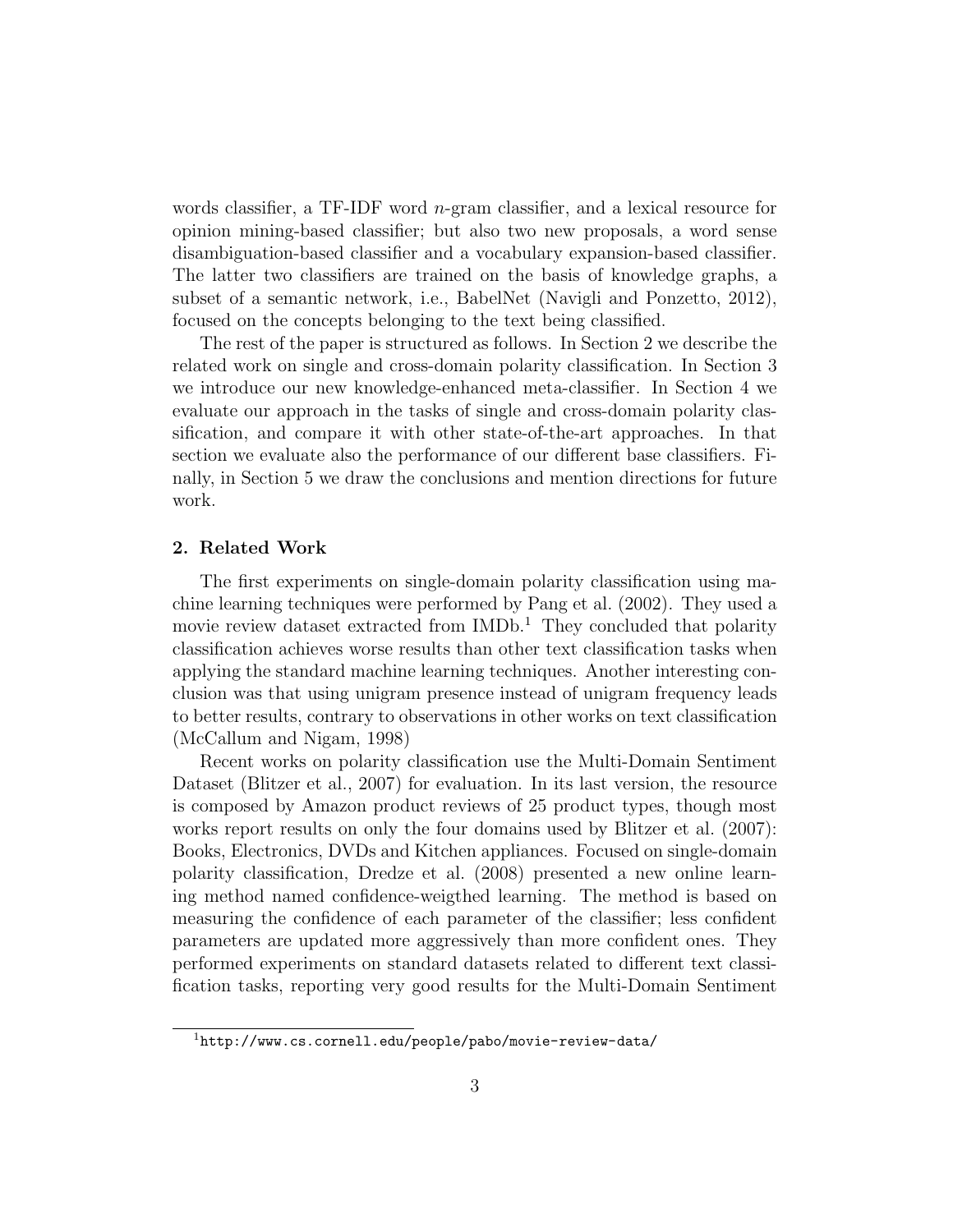Dataset. Another approach, proposed by Li and Zong  $(2008)$ , use *n*-grams combined with Binormal Separation (Forman, 2008), an alternative to TF-IDF to select the optimal set of features. They reported interesting results in single domain classification.

Cross-domain polarity classification has gained popularity thanks to the advances in domain adaptation (Daumé III, 2007; Blitzer et al., 2008; Ben-David et al., 2010). These techniques make use of labeled data from a source domain, and unlabeled data from source and target domains to train their classifiers. Using the different domains available in the Multi-Domain Sentiment Dataset, Blitzer et al. (2007) was also the first to report results on cross-domain classification proposing two algorithms: structural correspondence learning (SCL), and its variant using mutual informaton (SCL-MI). The SCL model selects pivot (unigram and bigram) features frequently appearing in both source and target domains. Then it learns to predict those pivot features in the unlabeled data from both domains. Later, a singular value descomposition is performed to reduce dimensions, and a binary classifer is trained to determine the polarity. Similarly, interesting results on cross-domain polarity classification have been reported by spectral feature alignment (SFA) (Pan et al., 2010). Using unigram and bigram features, the model exploits the mutual information between each feature and the domain label to differentiate domain-specific and domain-independent features. Next, a bipartite graph is constructed by dividing both types of features. An edge connects features from different types if there exists co-ocurrence. Finally, a spectral clustering is performed to generate feature clusters and a binary classifer is built for the polarity classification. More recently, Bollegala et al. (2011, 2013) used a cross-domain lexicon creation to generate a sentiment-sensitive thesaurus (SST) that groups different words expressing the same sentiment, using also unigram and bigram features as representation. This approach also obtained competitive results in single-domain polarity classification.

Note that all cross-domain approaches use domain adaptation techniques extracting relevant features from the source domains, in order to obtain important features to classify the target domain. In contrast, we do not use unlabeled data from the target domain. Our approach is focused on proposing new knowledge-based features which allows for training models using the source domains that are able to be directly applied to the target domain. In Section 4.4 we compare our approach in the task of single-domain polarity classification against SST and the state-of-the-art approaches proposed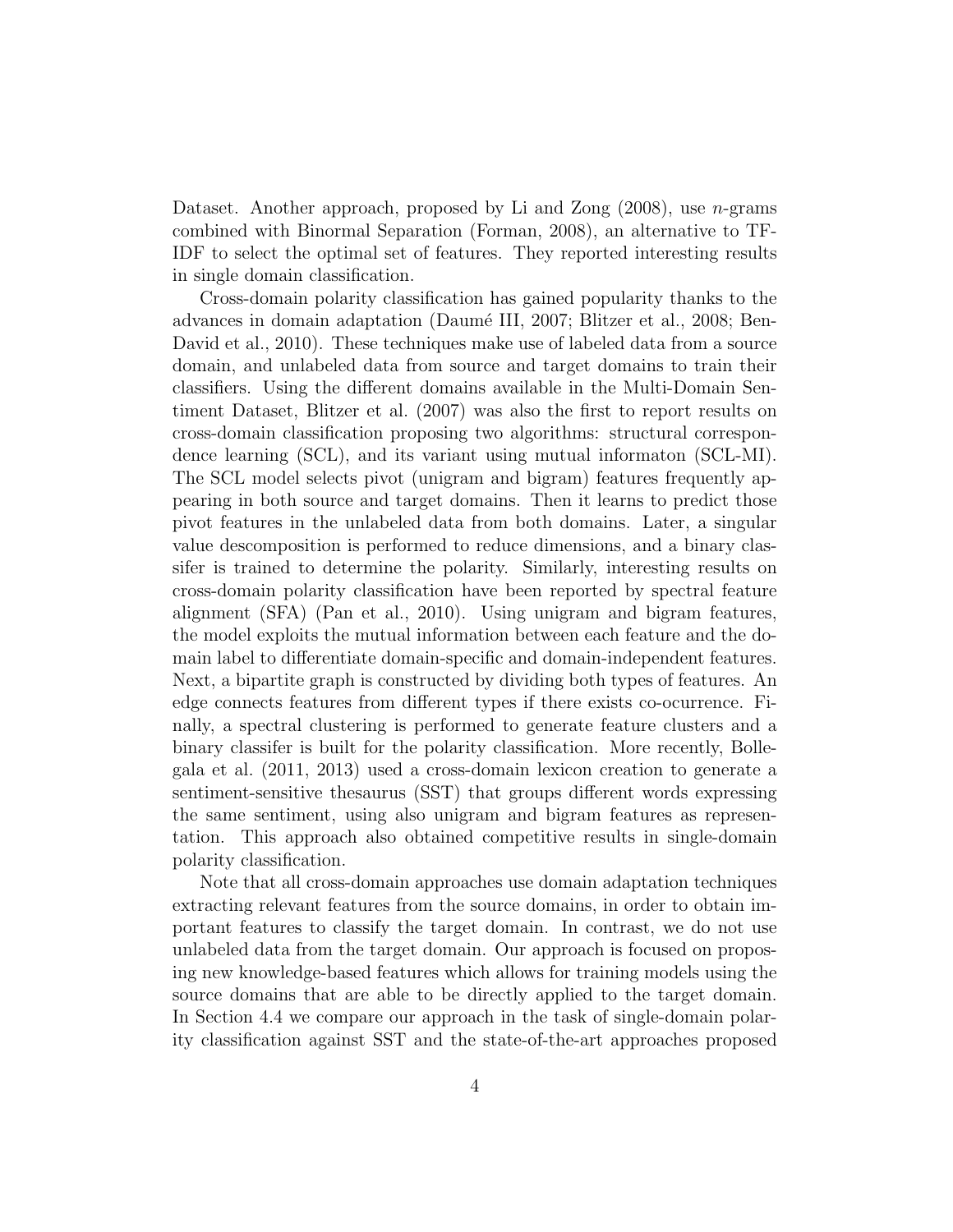by Dredze et al. (2008) and Li and Zong (2008). Next, in Section 4.5 we compare our approach in the task of cross-domain polarity classification against SCL-MI, SFA and SST models.

## 3. Knowledge-enhanced Meta-classifier

We propose the use of a meta-learning scheme for combining different classical approaches, i.e., bag of words, n-grams or lexical resource-based classifiers. Key to our approach is adding also other knowledge-based classifiers. By using a semantic network, we perform word sense disambiguation and generate new independent classifiers for the main part-of-speech tags: disambiguated adjectives, nouns, verbs and adverbs. Using the disambiguated terms, the semantic network allows us to obtain a vocabulary expansionbased classifier. In Section 3.1 we present the semantic network, and the word sense disambiguation and vocabulary expansion methods. Then, in Section 3.2 we describe the base classifiers that compose our system. Finally, in Section 3.3 we define the Stacked Generalization that we use to combine those classifiers.

# 3.1. Word Sense Disambiguation and Vocabulary Expansion via a Semantic Network

A semantic network (Sowa, 2006) is a (un)directed graph consisting of vertices, which represent concepts, and edges, which represent semantic relations between them. Concepts are usually organized into a taxonomic hierarchy. Figure 1 shows a simple example of semantic network.



Figure 1: Semantic network example focused on the animal world.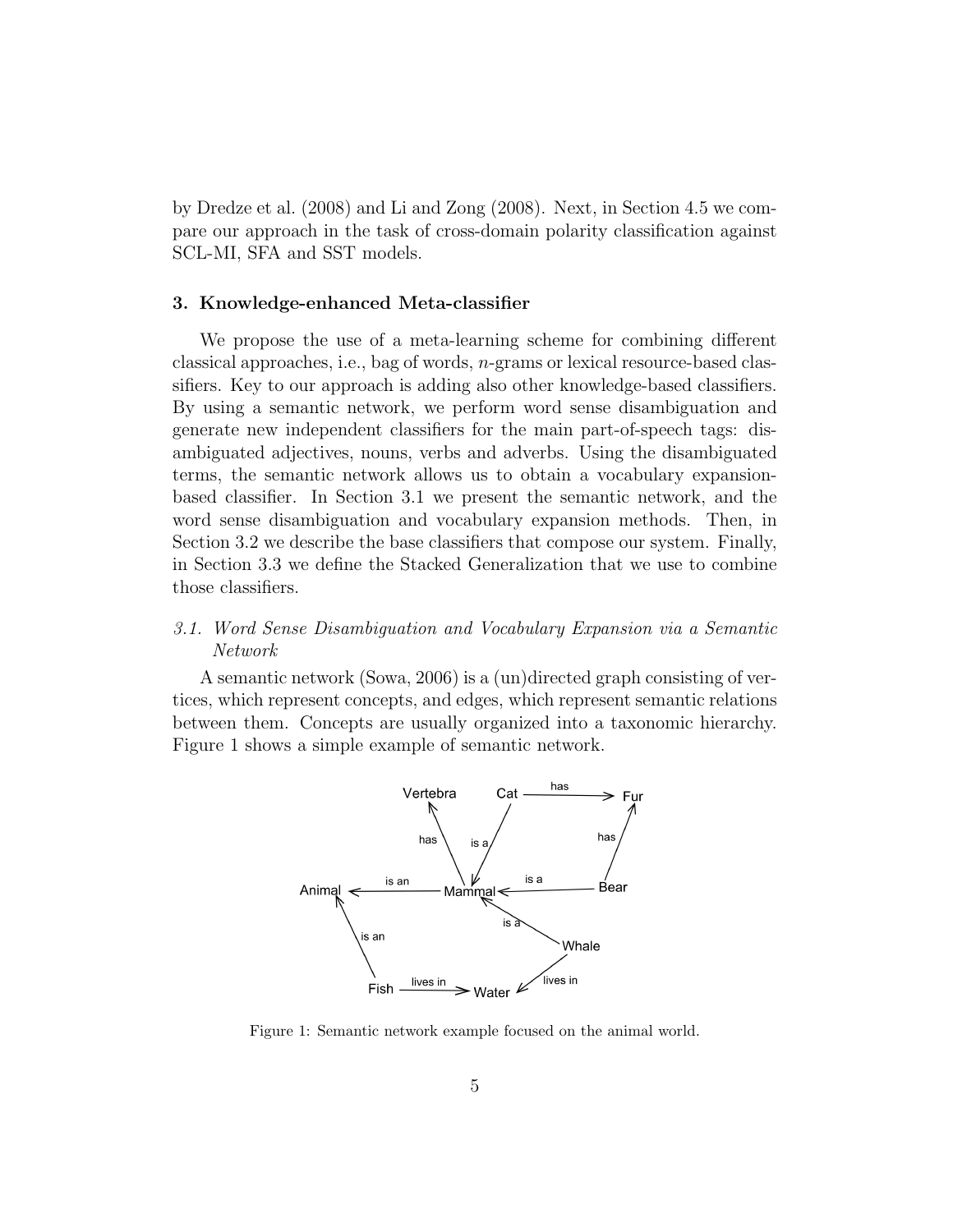In this work we use the semantic network graph to: (i) perform word sense disambiguation, and (ii) perform a vocabulary expansion using the disambiguated words. Despite having the WordNet Semantic Network (Fellbaum, 1998), which is an historical resource including  $117,000$  synsets<sup>2</sup> in English, in this work we are interested in employing a larger size wide-coverage lexical knowledge resource. Among those, we can find knowledge bases extracted automatically from Wikipedia such as DBPedia (Bizer et al., 2009) or YAGO (Hoffart et al., 2013). However, due to its WordNet-based internal structure combined with Wikipedia, the high amount of synsets included, and the lexicalizations of its concepts available in multiple languages,<sup>3</sup> we chose the BabelNet Multilingual Semantic Network.

# 3.1.1. BabelNet

BabelNet<sup>4</sup> 2.5 (Navigli and Ponzetto, 2012) is a multilingual semantic network whose concepts and relations are obtained from the automatic mapping onto Wordnet of Wikipedia,<sup>5</sup> OmegaWiki,<sup>6</sup> Wiktionary,<sup>7</sup> Wikidata,<sup>8</sup> and Open Multilingual WordNet.<sup>9</sup> BabelNet is therefore a multilingual "encyclopedic dictionary" that combines lexicographic information with widecoverage encyclopedic knowledge. Concepts in BabelNet are represented similarly to WordNet, i.e., by grouping sets of synonyms in the different languages into multilingual synsets. Multilingual synsets contain lexicalizations from WordNet and Open Multilingual WordNet synsets, the corresponding Wikipedia pages, the OmegaWiki, Wiktionary and Wikidata entries, and additional translations by a statistical machine translation system. The relations between synsets are collected from WordNet, Open Multilingual WordNet, and from Wikipedia's hyperlinks between pages. The current version of BabelNet includes 9,348,287 synsets, covers 50 languages, and has a WordNet-Wikipedia mapping correctness of 91% (Navigli et al., 2013).

<sup>&</sup>lt;sup>2</sup>Set of word synonyms.

<sup>3</sup>While this work is exclusively evaluated on English, this multilinguality allows us to perform at multilingual level.

<sup>4</sup>http://babelnet.org

<sup>&</sup>lt;sup>5</sup>http://wikipedia.org

 $6$ http://omegawiki.org

<sup>7</sup>http://wiktionary.org

 $8$ http://wikidata.org

<sup>9</sup>http://compling.hss.ntu.edu.sg/omw/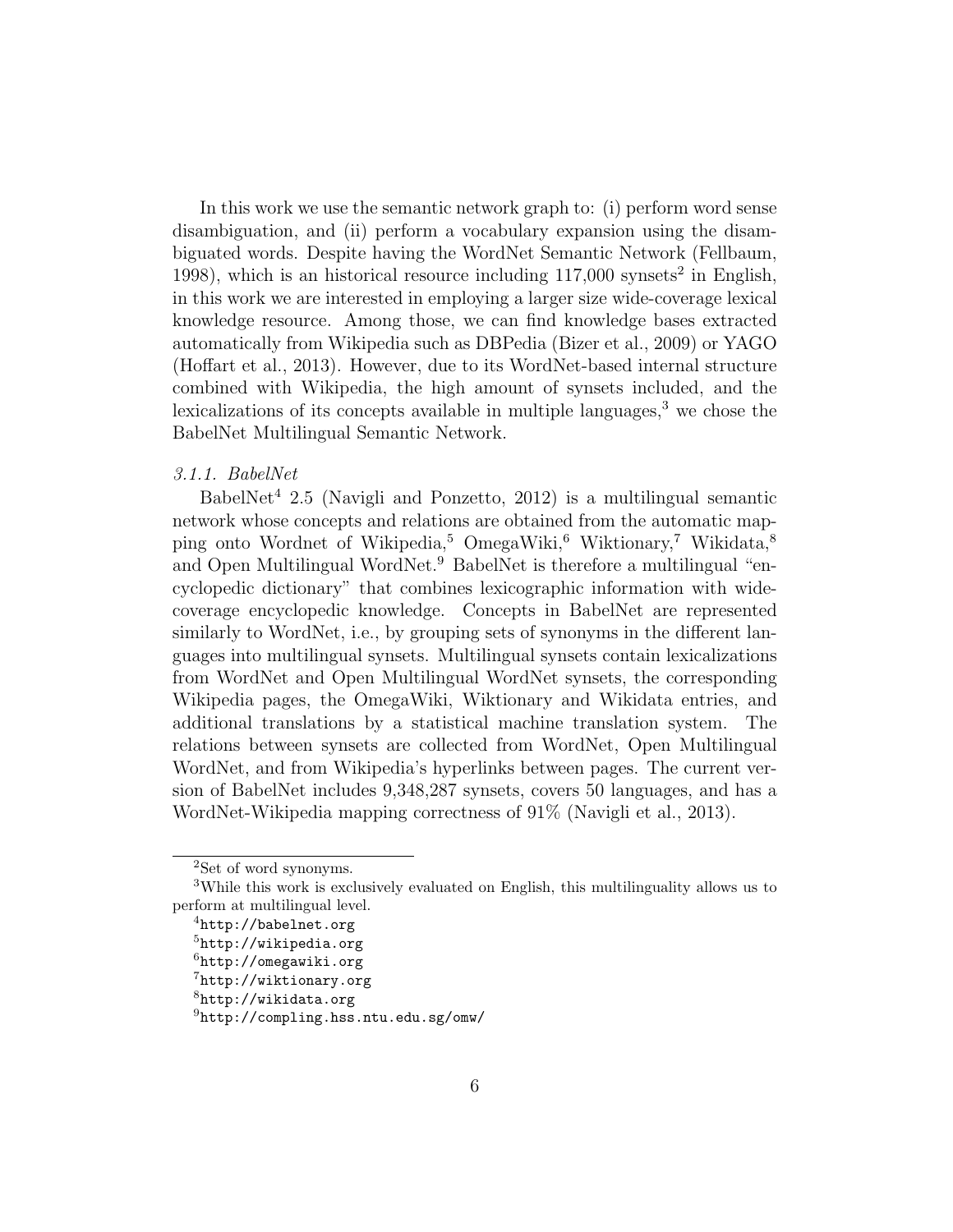## 3.1.2. Word Sense Disambiguation

Word sense disambiguation (WSD) (Navigli, 2009) is the process of identifying which sense (i.e., meaning) of a word is used in a sentence, when the word is polysemic. In general, the approaches for WSD can be classified into three types: (i) supervised, with a considerable effort for new languages and domains due to the huge amount of annotated data required (Shen et al., 2013; Pilehvar and Navigli, 2014); (ii) unsupervised approaches, which have to deal with data sparsity and an intrinsic difficulty with their evaluation (Agirre et al., 2006; Di Marco and Navigli, 2013); (iii) knowledge-based approaches, which exploit the knowledge available in structured knowledge bases (Ponzetto and Navigli, 2010; Navigli and Lapata, 2010; Agirre et al., 2014; Moro et al., 2014). Vocabulary expansion benefits from the WSD performed using a knowledge base by exploiting the relations in its network.

BabelNet has been used for WSD in several works, including some of the aforementioned publications and also as part of the Multilingual Word Sense Disambiguation Task of the SemEval Workshop (Navigli et al., 2013). Similarly to Navigli and Ponzetto (2012) and Franco-Salvador et al. (2013, 2014), we followed Navigli and Lapata  $(2010)$  to create knowledge graphs<sup>10</sup> in order to perform the WSD and the vocabulary expansion. The five-step method we used to perform the WSD is the following:

(i) Part-of-speech tagging and lemmatization. Initially we process a document d with tokenization, multi-word extraction, part-of-speech (POS) tagging and lemmatization<sup>11</sup> to obtain the list of tuples (lemma,tag) T. We are interested only in the POS tags available on BabelNet (adjectives, nouns, verbs and adverbs).

(ii) Populating the graph with initial concepts. Next, we create an initiallyempty knowledge graph  $G = (V, E)$ , i.e., such that  $V = E = \emptyset$ . We populate the vertex set V with the set  $S_K$  of all the synsets in BabelNet which contain any tuple (lemma,tag) in  $T$  in the document language  $L$ , that is:

 $10A$  knowledge graph is a subset of the original semantic network focused on the concepts belonging to a text, and in the intermediate concepts and relations between them.

<sup>&</sup>lt;sup>11</sup>For this purpose we used the Stanford Log-linear Part-Of-Speech Tagger: http: //nlp.stanford.edu/software/tagger.shtml. For the multi-word extraction we implemented our own tool based on the matching of typical patterns.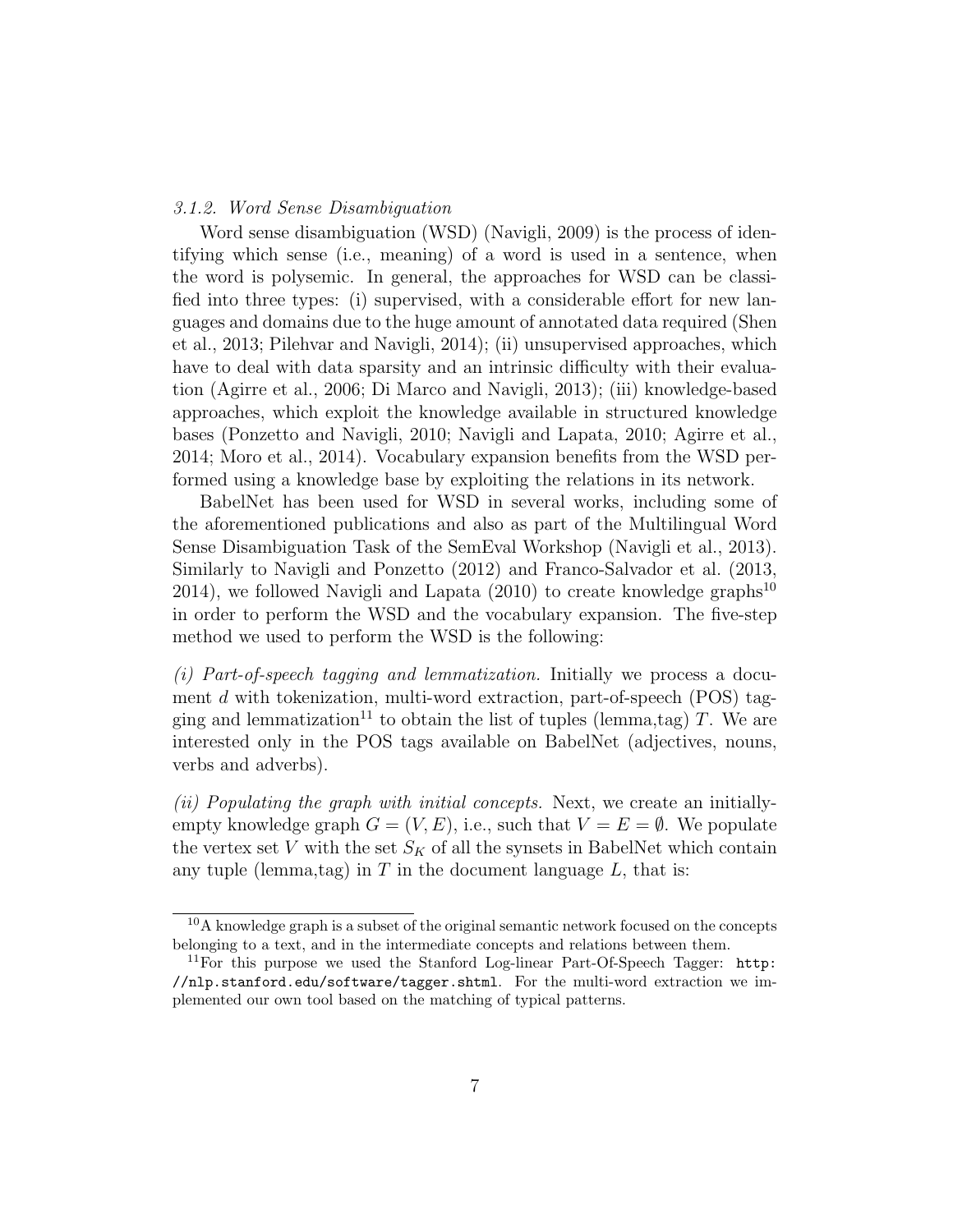$$
S_K = \bigcup_{t \in T} \text{Synsets}_L(t),\tag{1}
$$

where Synsets<sub>L</sub>(t) is the set of synsets which contains a tuple (lemma,tag) t in the language of interest L.

(iii) Creating the knowledge graph. We create the knowledge graph by searching on BabelNet to obtain the set of paths  $P$  connecting pairs of synsets in V. Formally, for each pair  $\{v, v'\} \in V$  such that v and v' do not share any lexicalization<sup>12</sup> in T, for each path in BabelNet  $v \to v_1 \to \cdots \to v_n \to v'$ , we set:  $V := V \cup \{v_1, \ldots, v_n\}$  and  $E := E \cup \{(v, v_1), \ldots, (v_n, v')\}$ . That is, we add all the path vertices and edges to G. Following Navigli and Ponzetto (2012), the path length is limited to maximum length of 3, in order to avoid an excessive semantic drift.

As a result of populating the graph with intermediate edges and vertices, we obtain a knowledge graph which models the semantic context of document d.

(iv) Knowledge graph weighting. The next step consists of weighting all the concepts and semantic relations of the knowledge graph G. For weighting relations we use the original weights from BabelNet, which provide the degree of relatedness between the synset end points of each edge.<sup>13</sup> For weighting concepts different methods, including the PageRank (Page et al., 1998) algorithm, have been tested in the past. In this work, we score each concept using its own outdegree, which has proved to obtain the best results.(Navigli and Ponzetto, 2012)

(v) Selecting the corresponding disambiguations. Finally, for each tuple (lemma,tag)  $t \in T$ , we collect from BabelNet the set of synsets  $S_t$  containing t, and we select as proper disambiguation  $t_{WSD}$  the synset with the highest score:

$$
t_{WSD} = {}_{s \in S_t} \operatorname{argmax score}(s), \tag{2}
$$

<sup>&</sup>lt;sup>12</sup>This prevents different senses of the same term from being connected via a path in the resulting knowledge graph.

<sup>&</sup>lt;sup>13</sup>At this point, we removed the edges below a certain threshold that represents a low semantic relationship.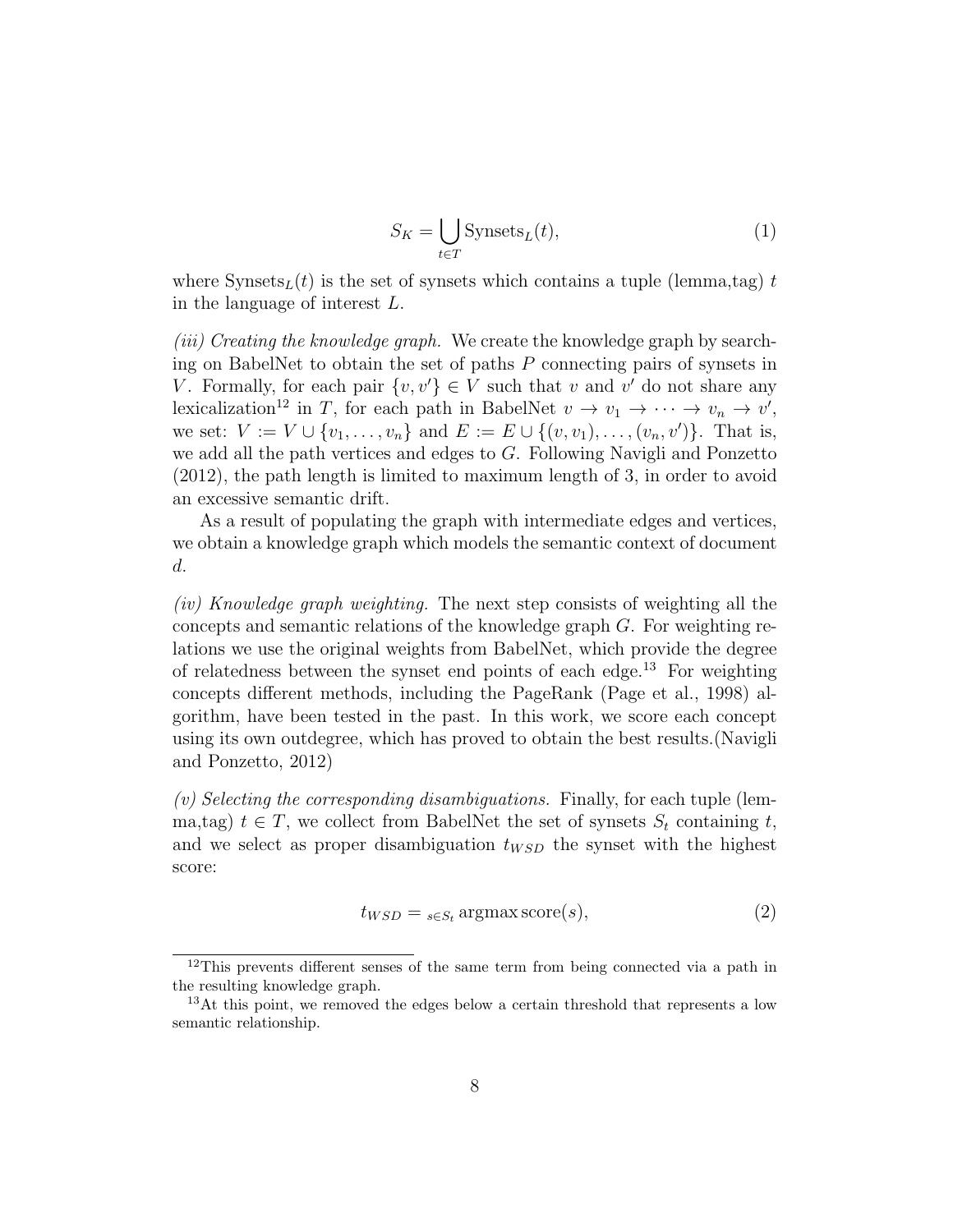

Figure 2: Simplified knowledge graph created from the sentence "I opened a new bank account". Colored nodes are the resulting disambiguations while white nodes are expanded concepts. Dashed noded will not be included in the vocabulary expansion set.

## 3.1.3. Vocabulary Expansion

Once we have disambiguated the words of a document d, to enrich and increase the available context, we perform an automatic vocabulary expansion (Ehrlich, 1995; Ehrlich and Rapaport, 1997) using the BabelNet graph topology. A simple vocabulary expansion can be done using directly any connected concept to a disambiguated one, up to a certain distance in the graph. However, to preserve as much context as possible and to avoid introducing noise, we include only intermediate concepts between pairs of disambiguated words. Formally, using the knowledge graph G created in Section 3.1.2, we obtain a vocabulary expansion as follows:

(i) Collecting the disambiguation senses. We first use the process described in the previous section to obtain the set  $S_{WSD}$ . This set is composed by the disambiguation synsets of the original words of document d.

(ii) Removing alternative senses. We create a path set  $P'$  by removing from the path set P all the paths between synsets which are not in  $S_{WSD}$ . This step removes noise by creating a knowledge graph focused on the disambiguated concepts.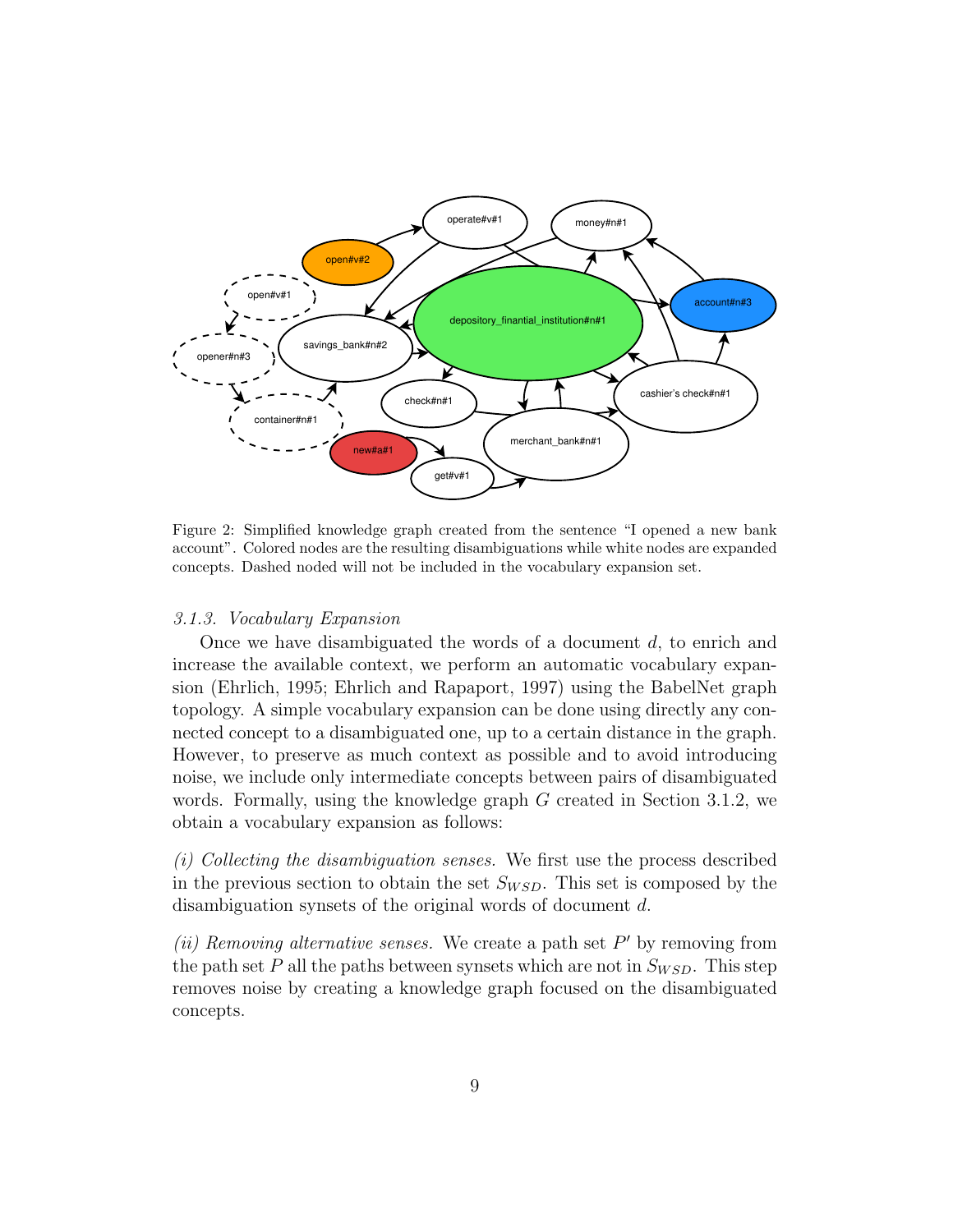(iii) Obtaining the expanded concepts. We obtain the vocabulary expansion by creating a set  $S_{\epsilon x p}$  including the intermediate concepts in the paths of  $P'$ . We remove the source and target concepts from paths to evaluate the performance of the vocabulary expansion without the original words (see Section  $4.3$ ).<sup>14</sup>

Figure  $2$  provides an example<sup>15</sup> of disambiguation and vocabulary expansion using knowledge graphs.

#### 3.2. Base Classifiers

We can now define the base classifiers that compose our system. We first include a TF-IDF bag-of-words classifier, a TF-IDF word n-gram classifier and a lexical resource for the opinion mining-based classifier. The choice of these components has been motivated by the good results that they achieved in the past. In addition, in this work we want to investigate the impact of knowledge-based classifiers; therefore we include an independent classifier to study the contribution of WSD for each POS tag employed (adjectives, nouns, verbs and adverbs). Finally, under the assumption that semantically-related concepts have a common near relative, we want to exploit this possible relateness between concepts including a vocabulary expansion-based classifier. Next we explain in more detail our eight base classifiers:

(i) Bag-of-words classifier. This approach transforms a document d into a traditional vector representation. Following the literature, we selected the most widely used representation for real-valued feature vectors, commonly used as baseline: the Term Frequency-Inverse Document Frequency (TF-IDF) weighting (Salton et al., 1983; Salton and McGill, 1986).

$$
tf-idf(w) = tf(w)N/n(w).
$$
\n(3)

where  $tf(w)$  is the number of times a term w occurs in document d, N is the total number of documents in the collection and  $n(w)$  is the number of documents that contain w. We removed stopwords from documents for all the base classifiers.

<sup>14</sup>This last part is optional, although it helps to focus on the vocabulary expanded concepts.

<sup>15</sup>Weights and nodes representing alternative senses or intermediate concepts are removed for simplicity.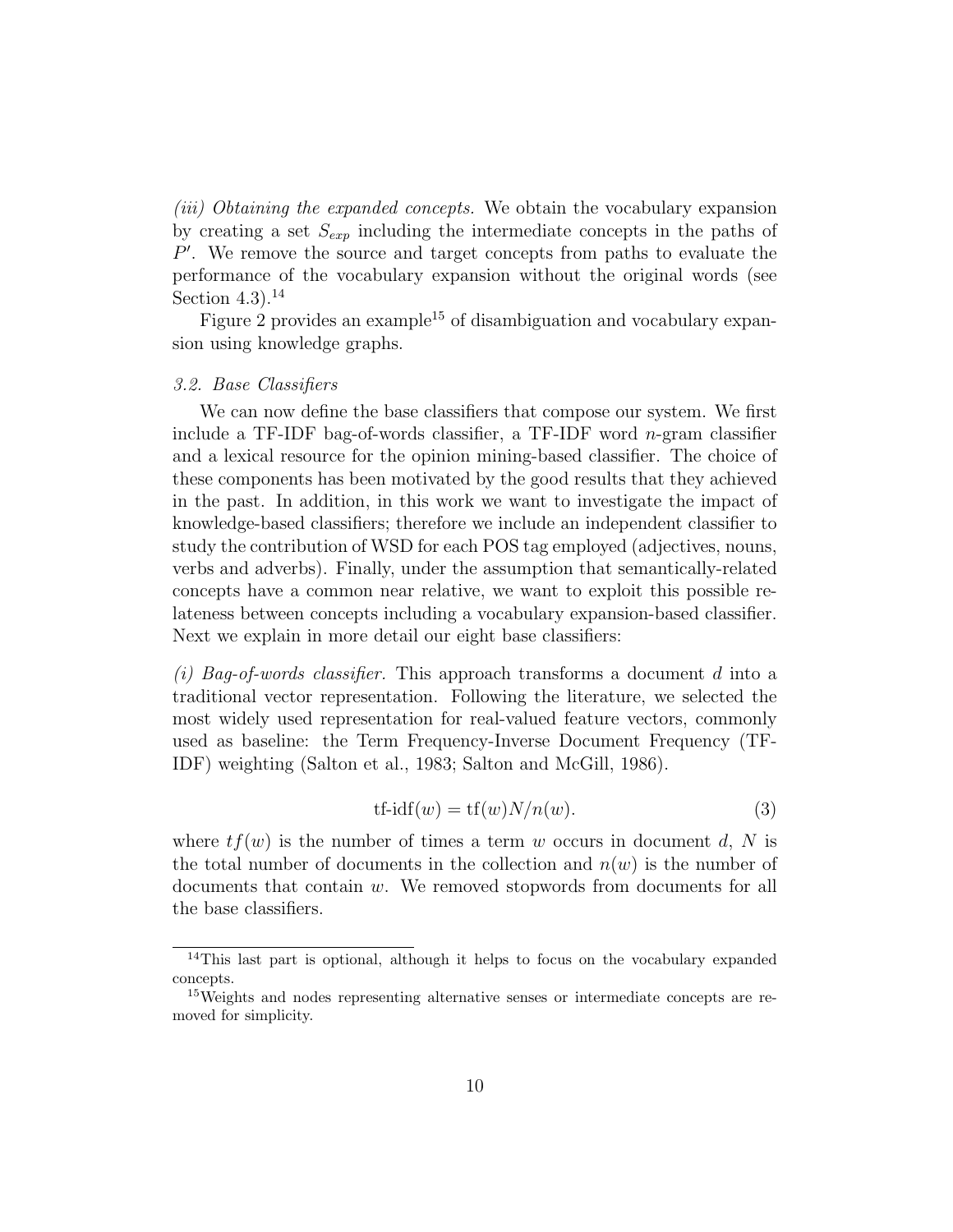As classifier, we selected Support Vector Machines (SVM) (Chang and Lin, 2011), with a linear kernel function,  $16$  given its good performance for text classification (Joachims, 1998) using TF-IDF weighting.

(ii) Word n-gram classifier. The use of word n-grams has been proposed several times (Cavnar, 1995; Mayfield and McNamee, 1999; Li and Zong, 2008) as a better alternative to single word vector representation due to the additional information that it provides. Using  $n$ -grams is a plus for a complex classification task like polarity classification: while topics are often identifiable by keywords alone, sentiment can be expressed in a more subtle manner (Pang et al., 2002). For example, the keyword *like* may be correlated with positive sentences (e.g. "I like this paper a lot.") or with negative sentences (e.g. "I do *not like* this paper at all."). Using *n*-grams also allows us to learn frequent, opinion-bearing multiword expressions (e.g. "*you will love* (this story)").

This n-gram representation is processed with a TF-IDF weighting and an SVM classifier. Since larger n-grams will not be frequent, we included only a combination (Li and Zong, 2008) of 1, 2, and 3-grams.

(iii) Lexical resource-based classifier. The use of lexical resources for opinion mining was strongly popularized by the release of SentiWordNet (Esuli and Sebastiani, 2006; Baccianella et al., 2010). This resource assigns to each synset of WordNet three sentiment scores: positivity, negativity, objectivity. It has been sucessfully applied to polarity classification in the past (Ohana and Tierney, 2009; Hamouda and Rohaim, 2011).

We selected as lexical resource ML-SentiCon (Cruz et al., 2014), which proved to make several improvements with respect to the original Senti-Wordnet 3.0, with a significative better positivity, negativity and objectivity estimation, reflecting those results on their evaluation.

For this base classifier, we decided to use the tree-based C4.5 (Quinlan, 1996) model, which infers a hierarchy of rules as a function of different feature values to determine the final class, and provides good performance for

 $^{16}\mathrm{We}$  use the linear kernel function for all the SVM base classifiers.

<sup>&</sup>lt;sup>17</sup>As we can see, we take advantage of WSD to remove noise (unrelared synsets).

<sup>18</sup>We refer to the disambiguations of the original words of the document.

<sup>19</sup>Since the format of ML-SentiCon is the same as SentiWordNet, and BabelNet has a synset for each WordNet synset, we can map directly our disambiguated words to that lexical resource.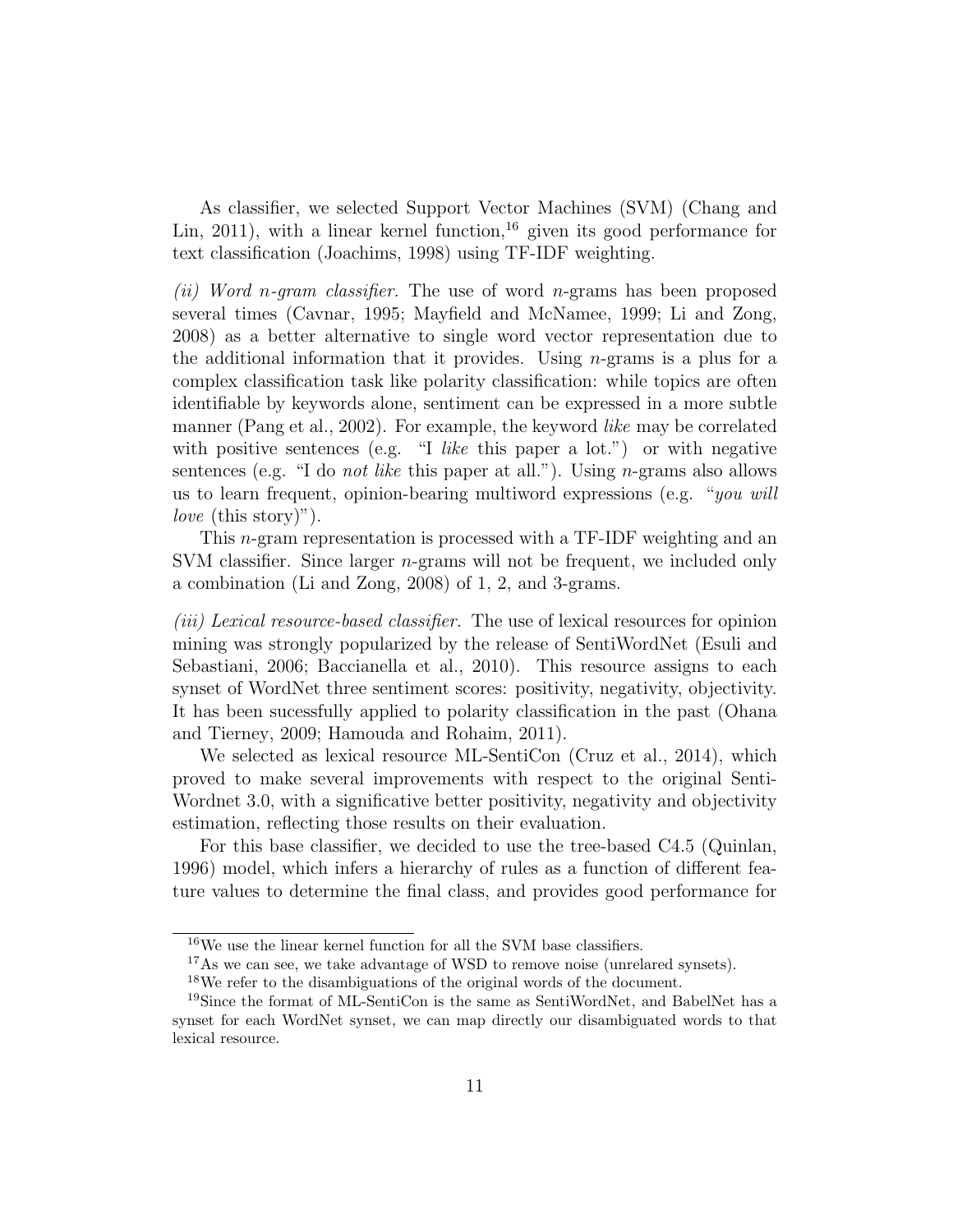| Model features                                                                                |
|-----------------------------------------------------------------------------------------------|
| Number of words in document $d$ .                                                             |
| Number of disambiguated synsets <sup>17</sup> in the knowledge graph $G$ (see Section 3.1.2). |
| Number of directly connected disambiguated synsets in $G^{18}$ .                              |
| Number of adjetives in $d$ .                                                                  |
| Number of nouns in $d$ .                                                                      |
| Number of verbs in $d$ .                                                                      |
| Number of adverbs in $d$ .                                                                    |
| Average positivity of the disambiguated words of $d^{19}$ .                                   |
| Average negativity of the disambiguated words of $d$ .                                        |
| Average objetivity of the disambiguated words of $d$                                          |

Table 1: List of features selected for the lexical resource-based classifier.

polarity classification (Jia et al., 2009). Its use is also motivated by the different types of features that we selected for this classifier (see Table 1): some of them are discrete and unbounded. In addition, considering that there are only 10 features, using SVM did not pose any additional advantage with regard to a simpler C4.5 tree-based classifier.

(iv-vii) Word sense disambiguation-based classifiers. As we stated at the beginning of this section, to study the impact of WSD on polarity classification, we generate an independent classifier for each POS tag available on BabelNet (adjectives, nouns, verbs and adverbs) on the basis of the method explained in Section 3.1.2.

During the prototyping process, we realized that due to the use of independent classifiers for each POS tag, and the error introduced by wrong disambiguations, the TF-IDF weighting provided an imprecise representation of documents, and worse results than using only binary TF (presence or not of the word  $w$  in the document). Since the use of this technique has been studied in the past with good results (Pang et al., 2002), for the WSD-based models we decided to use binary TF as weighting and SVM as classifier.

(viii) Vocabulary expansion-based classifier. The last base classifier uses the vocabulary expansion explained in Section 3.1.3 to represent each document d as a binary TF of synsets, which are related to the original disambiguated ones of d. The classification is performed using SVM. Since we are removing the original concepts of the documents from the vocabulary expansion, a document containing the concepts "Michael Jordan" and "NBA" will be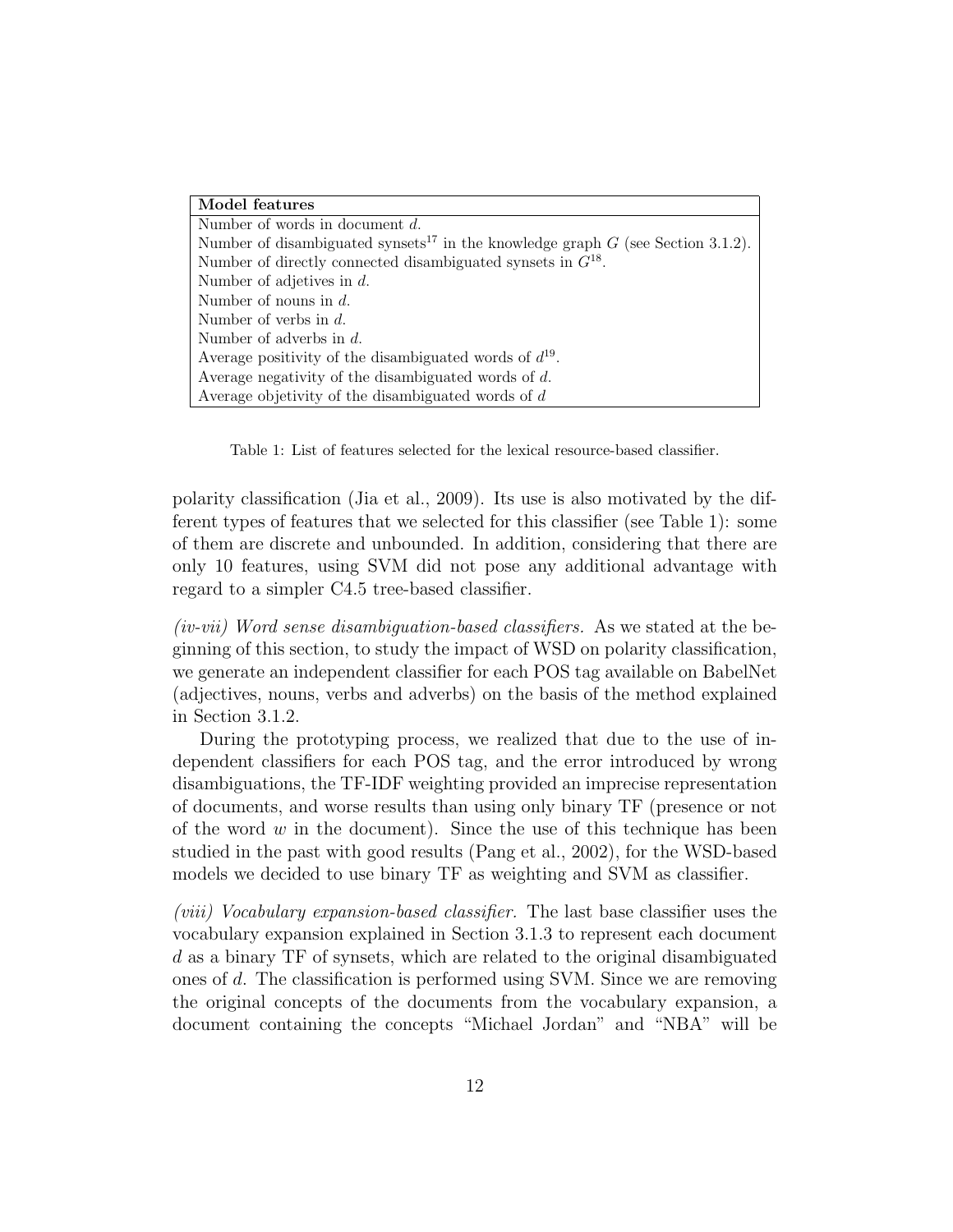| Base             | Description                                                           | Weighting | Classifier       | Avg.      |
|------------------|-----------------------------------------------------------------------|-----------|------------------|-----------|
| classifier ID    |                                                                       |           |                  | $#$ feat. |
| <b>BOW</b>       | Bag-of-words representation                                           | TF-IDF    | SVM.             | 19.976    |
| $(1+2+3)$ -grams | Combine $\{1, 2, 3\}$ -grams to represent documents                   | TF-IDF    | <b>SVM</b>       | 58,636    |
| ML-SentiCon      | Use a lexical resource to extract different polarity-related features |           | C <sub>4.5</sub> | 10        |
| Noun WSD         | Represent documents by its set of disambiguated nouns                 | Binary TF | <b>SVM</b>       | 13.139    |
| Adjective WSD    | Represent documents by its set of disambiguated adjectives            | Binary TF | <b>SVM</b>       | 3.241     |
| Verb WSD         | Represent documents by its set of disambiguated verbs                 | Binary TF | <b>SVM</b>       | 2.138     |
| Adverb WSD       | Represent documents by its set of disambiguated adverbs               | Binary TF | <b>SVM</b>       | 689       |
| Vocab. Exp.      | Use a vocabulary expansion to represent the documents                 | Binary TF | <b>SVM</b>       | 59.372    |

Table 2: Summary of base classifiers.

represented by concepts as "Basketball" and "Sport", but not by the original concepts. As previously stated, the original concept removal was performed because we are interested in evaluating the performance of the vocabulary expansion without the original words.

Table 2 provides a summary<sup>20</sup> of all the base classifiers.

#### 3.3. Stacked Generalization

We combine the base classifiers with one of the most popular combination methods in meta-learning: stacking. It has been used successfully in Natural Language processing (NLP) tasks (Van Halteren et al., 1998; Enríquez et al., 2013) in the past. This method follows the original Stacked Generalization method (Wolpert, 1992) to project documents onto a new dimensional space, which is composed by the annotations of a first-level base classifiers set. This combination is able to exploit additional information from a corpus by processing it with different classifiers. A second-level classifier uses all of the annotations of the first level to obtain a final decision, with the advantage of recognizing and classifying correctly patterns in which the correct class tag is in inferiority. In this work, instead of representing the results of the first level as a vector of class tags, we represent them as a vector of class probabilities, which proved to obtain better results using SVM (Martín-Valdivia et al., 2013).

We can see the Stacked Generalization method detailed in Algorithm 1. Lines 1–3 correspond to the first level of the classifier, which makes the transformation of the training corpus. The second level of the classfier is

<sup>&</sup>lt;sup>20</sup>Column "Avg.  $#$  feat." shows the average number of potential features of the classifier across domains before applying their respective thresholds (see Section 4.2).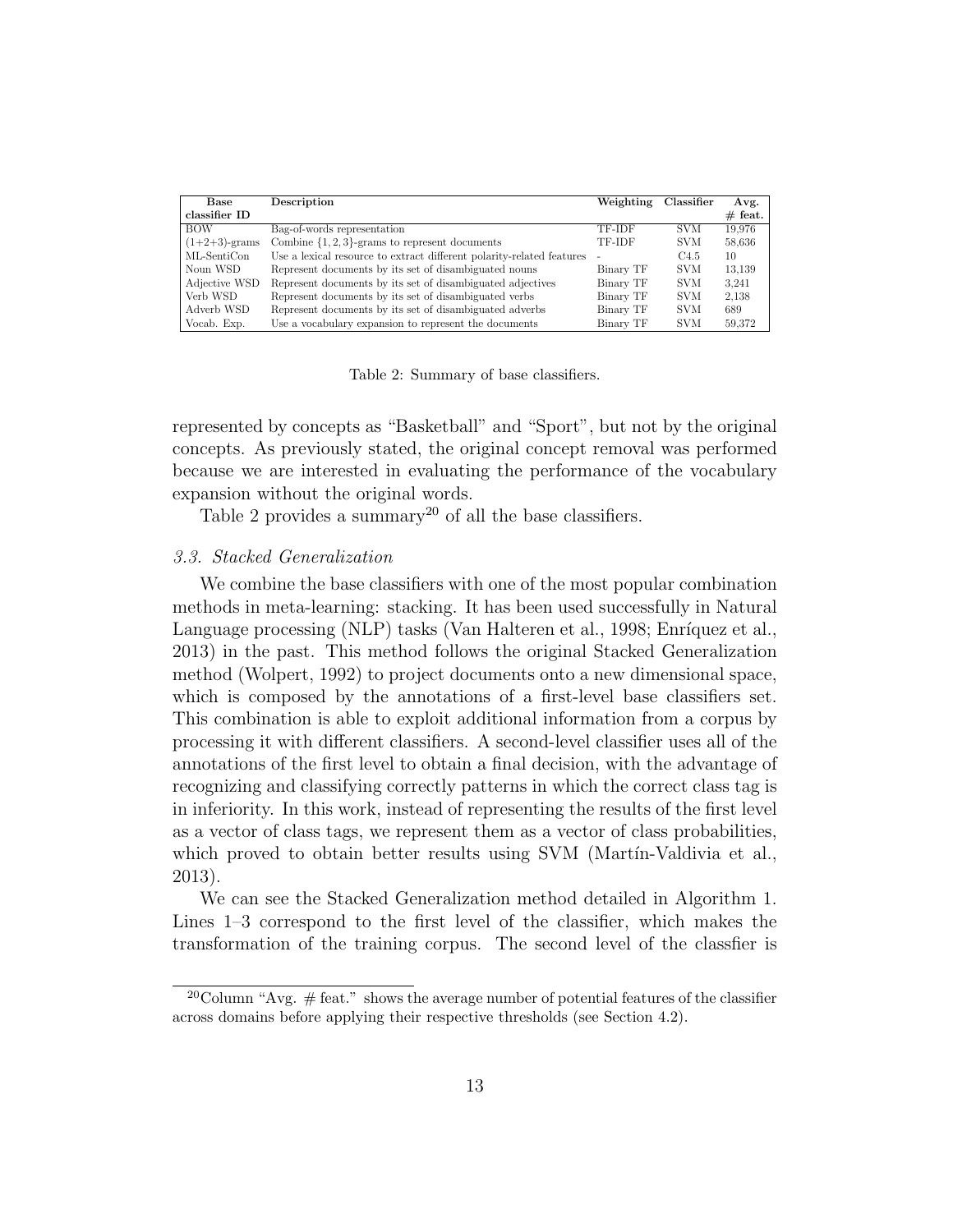## Algorithm 1 Stacking Generalization algorithm.

**Require:** a tagged training corpus  $T$  and a untagged test corpus  $t$ . **Ensure:** a tagged test corpus  $t''$ .

- 1: Split T into K parts to obtain  $T_{1,\dots,K}$  partitions.
- 2: Tag  $T_{1,\dots,K}$  using cross-validation with the  $C_{1,\dots,N}$  base classifiers to obtain  $T'_{1,\dots,K}$  partitions containing the transformed samples of T.
- 3: Using  $T_{1,\dots,K}$  for training, classify t with  $C_{1,\dots,N}$  to obtain the transformed corpus  $t'$ .
- 4: Use  $T'_{1,\dots,K}$  as a single partition to train the second-level classifier  $C_{comb}$ .
- 5: Classify  $t'$  with  $C_{comb.}$  to obtain the tagged test corpus  $t''$ .



Figure 3: Stacked Generalization scheme. Training and test partitions are projected into a new dimensional space which is composed by the first-level classifier class probabilities. The second-level classifier uses those probabilities to obtain the final decision.

explained in Lines 4–5, which obtains the final classification of the test corpus. A complete scheme of the model is shown in Figure 3.

## 4. Evaluation

In this section we evaluate the base classifiers of our Knowledge-enhanced Meta-classifier (KE-Meta), and compare our approach with state-of-the-art models on single and cross-domain polarity classification.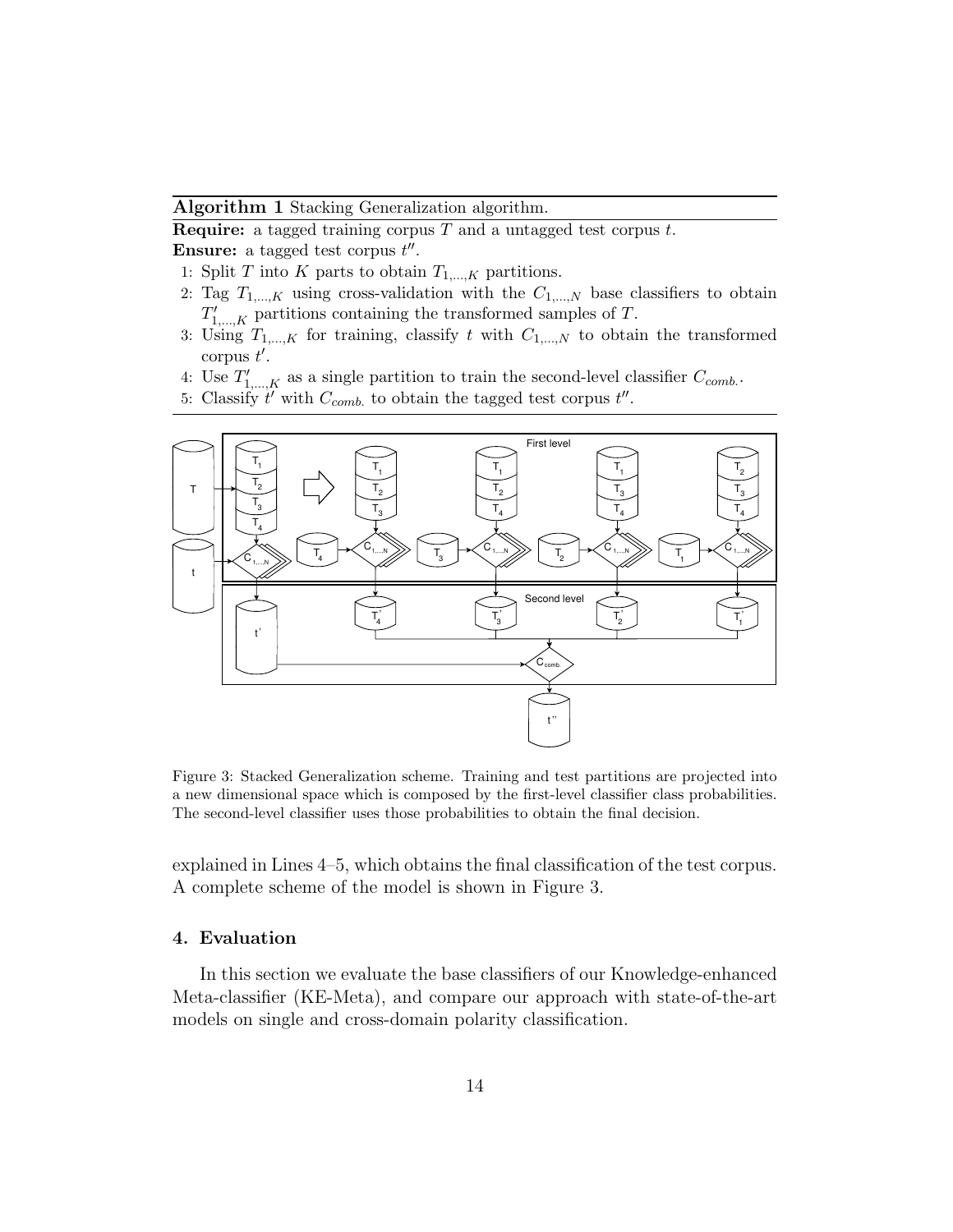## 4.1. Dataset

To evaluate our system we chose a classical state-of-the-art dataset, the Multi-Domain Sentiment Dataset (version  $2.0^{21}$  (Blitzer et al., 2007), which has been used for the evaluation of several research works on sentiment analysis (Dredze et al., 2008; Li and Zong, 2008; Blitzer et al., 2007; Bollegala et al., 2013). The dataset is composed by Amazon product reviews of 25 product types. Each review contains metadata including a rating of 0-5 stars, the reviewer name and location, the product name, the review date and title, and the review text. In addition, for research purposes, a subset of the reviews with rating < 3 were originally labeled as negative, and with rat $ing \geq 3$  as positive. Following the literature, in this work we use the Books, Electronics, DVDs, and Kitchen appliances reviews, with 1,000 positive and 1,000 negative documents per domain, having a total of 8,000 reviews. With this setup, we can compare our results on single and cross-domain polarity classification directly with the state of the art.

#### 4.2. Methodology

The evaluation of our approach in single-domain polarity classification is performed using a stratified 10-fold cross-validation setup for each domain. In cross-domain, we followed the same 10-fold cross-validation setup, $^{22}$  in this case, training always with all domains available and excluding the target domain to classify, e.g. we train with Books, Electronics, and DVDs, and we classify Kitchen reviews. We selected as the evaluation metric the accuracy of the classifiers, which is the proportion of correctly classified reviews among the test dataset. We detail the models compared with our approach on its respective evaluation sections. Note that the number of dimensions of all our base classifiers is limited to a maximum number of 20,000. However, similar results were obtained with sizes ranging between 15,000 and 25,000 during the prototyping step.

# 4.3. Evaluation of Base Classifiers

To evaluate the eight base classifiers that compose our approach (cfr Section 3.2) summarized in Table 2, we first employ a traditional measure

 $^{21}$ http://www.cs.jhu.edu/~mdredze/datasets/sentiment/

 $^{22}$ The cross-validation here is used only to train our KE-Meta classifier, which needs a splitting of the data to obtain training and testing partitions to generate the final secondlevel classifier.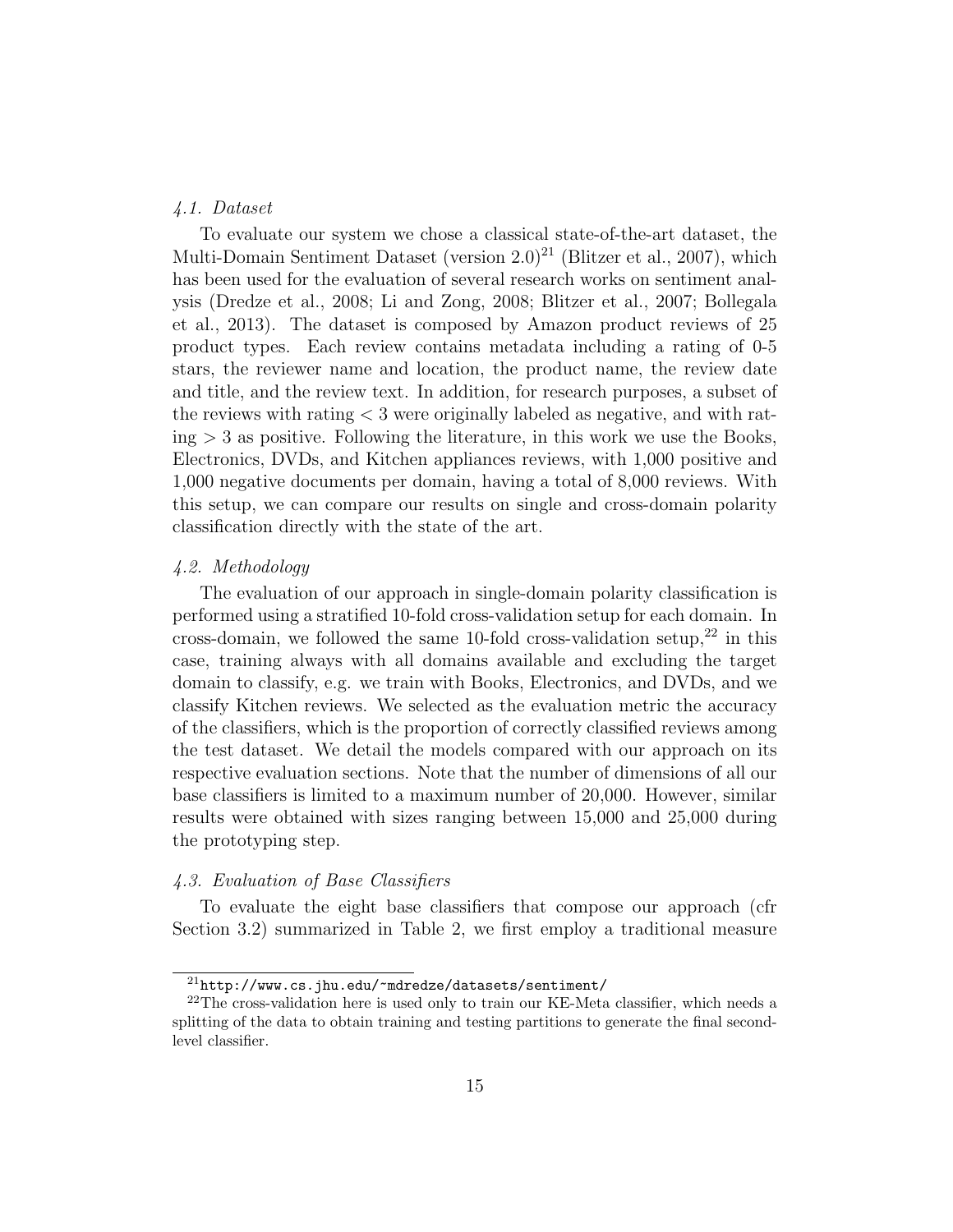of information theory (Hall and Smith, 1998): the information gain ratio (IGR) (Quinlan, 1986; Raileanu and Stoffel, 2004). Once analyzed the IGR, we will continue with the study of the accuracy of classification of each base classifier.

Having a training set  $T$  and its set of attributes  $Attr$ , the IGR measure provides a normalized estimation (between 0 and 1) of the amount of information that an attribute  $a \in \mathcal{A}$ ttr provides to determine the class attribute.<sup>23</sup> The IGR of an attribute a is calculated as the ratio between the information gain (IG) and the intrinsic value (IV):

$$
IGR(T, a) = \frac{IG(T, a)}{IV(T, a)}
$$
(4)

IG(T, a) = H(T) - 
$$
\sum_{v \in values(a)} \left( \frac{|\{x \in T | \text{ value}(x, a) = v\}|}{|T|} \cdot H(\{x \in T | \text{ value}(x, a) = v\}) \right)
$$
(5)

where we substract to the total entropy  $H$  of the train set  $T$  the sum of the relative entropies of the different values of  $a$  in  $T$ . For each of the attributes, if a unique classification can be made for the result attribute, the information gain is equal to the total entropy of a. The IV is a normalization factor estimated as a function of the substracted entropies of  $H(T)$  in IG.

$$
IV(T, a) = -\sum_{v \in values(a)} \frac{|\{x \in T | \text{ value}(x, a) = v\}|}{|T|} \cdot \log_2 \left( \frac{|\{x \in T | \text{ value}(x, a) = v\}|}{|T|} \right) \tag{6}
$$

To obtain the IGR of our base classifiers, we estimated the IGR on each tested domain and we calculated the harmonic mean<sup>24</sup> of those results. This test was performed on single and cross-domain polarity classification. We show the results in Figure 4. As expected, the IGR in cross-domain is lower than working on single domain for almost all of the base classifiers. This is not the case of the model using ML-SentiCon, which, despite getting a low IGR, is able to preserve all its gain when performing at cross-domain level. These results put forward the advantage of knowledge bases to model the information in a domain-independent way. We can see that BOW and

<sup>&</sup>lt;sup>23</sup>Note that each attribute  $a \in Attr$  corresponds to a base classifier in our approach.

<sup>&</sup>lt;sup>24</sup>The harmonic mean is the most adequate measure to average percentages of different domains.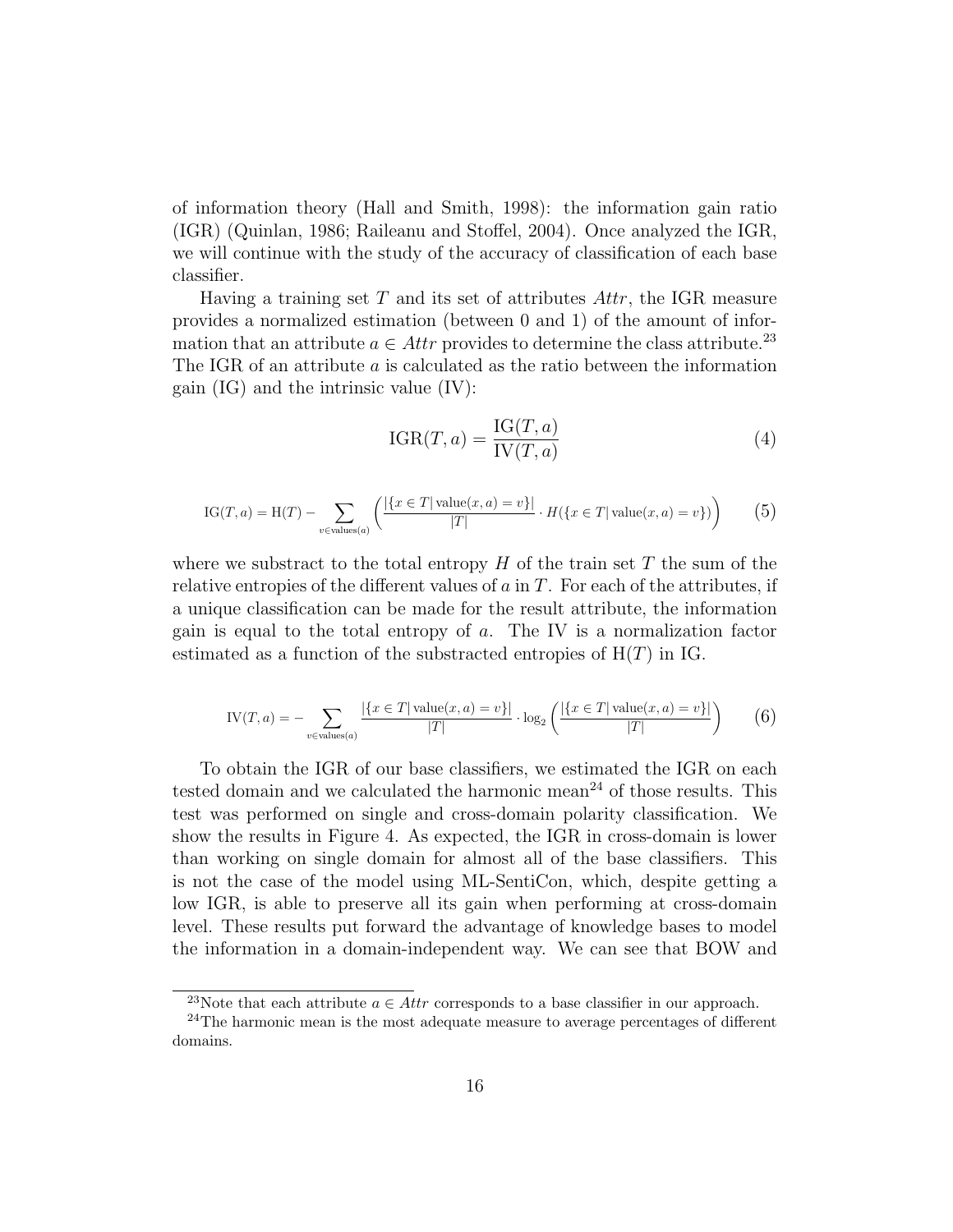

Figure 4: Information gain ratio of the eight base classifiers in single and cross-domain polarity classification. We show the harmonic mean of the IGR of each feature among the different tested domains. (a) Base classifiers; (b) other classifiers.

 $(1+2+3)$ -grams classifiers obtained the highest information gain ratios, with almost identical values. The results prove that these models are a good choice as base classifiers to be complemented with other classifiers. The vocabulary expansion, which does not include the original words of the documents, is able to obtain comparable results. Models disambiguating different POS tags obtained considerably low IGR. Adjective WSD was the most informative classifier. This is unsurprising if we consider that often, the polarity of a text could be given by adjectives. This is followed by the classifier for nouns, verbs, and finally adverbs. These last two with identical results on single-domain. Since WSD has been divided into four models, it is difficult to evaluate its contribution. For this reason, we included also the results of two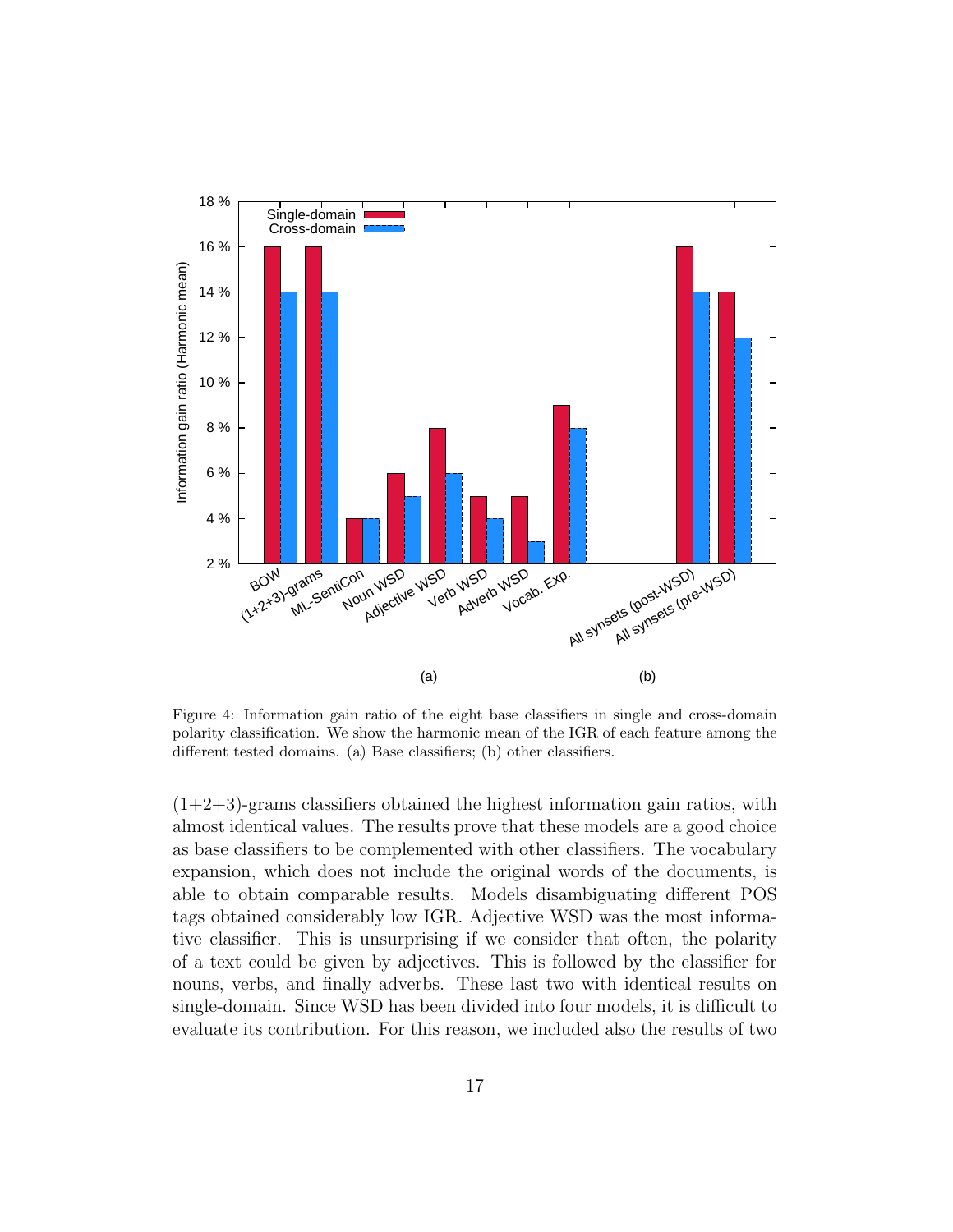additional classifiers: All synsets (Post-WSD) and All synsets (Pre-WSD). They represent the IGR of a binary  $TF^{25}$  classifier trained using SVM with: (i) all the disambiguated words together (All synsets (Post-WSD) classifier), and (ii) all the possible senses of the words together before disambiguation (All synsets (Pre-WSD) classifer). As we can see, the performance of All synsets (Post-WSD) significantly outperforms the Pre-WSD model, and obtained similar result to BOW and n-grams based approaches. This highlights the capability of WSD to remove noisy senses, leaving only the appropiate one.

| Base classifiers       | Books | Electronics | <b>DVDs</b> | Kitchen |
|------------------------|-------|-------------|-------------|---------|
| <b>BOW</b>             | 0.788 | 0.803       | 0.804       | 0.821   |
| $(1+2+3)$ -grams       | 0.805 | 0.817       | 0.803       | 0.819   |
| ML-SentiCon            | 0.612 | 0.644       | 0.644       | 0.651   |
| Noun WSD               | 0.684 | 0.655       | 0.679       | 0.677   |
| Adjective WSD          | 0.683 | 0.695       | 0.729       | 0.712   |
| Verb WSD               | 0.669 | 0.670       | 0.633       | 0.675   |
| Adverb WSD             | 0.651 | 0.638       | 0626        | 0.649   |
| Vocab. Exp.            | 0.718 | 0.700       | 0.709       | 0.704   |
| Other classifiers      |       |             |             |         |
| All synsets (Post-WSD) | 0.775 | 0.782       | 0.785       | 0.806   |
| All synsets (Pre-WSD)  | 0.758 | 0.765       | 0.784       | 0.800   |

Table 3: Base classifiers accuracy per domain in single-domain polarity classification.

Once evaluated the IGR of the base classifiers, the next step is to evaluate them separately in the polarity classification task. Following the setup of Section 4.2, we can see the results on single-domain in Table 3. The results are in line with those obtained for IGR:  $(1+2+3)$ -grams obtained the highest results, followed by BOW. The vocabulary expansion achieved averaged results followed by Adjective WSD and the rest of WSD-based classifiers. Finally, ML-SentiCon was the model with the lowest accuracy. Looking at the results on cross-domain in Table 4, we can see a similar trend. Despite there is a general decrease in the results, as we stated while analyzing its IGR, ML-

<sup>25</sup>Similarly to the other WSD-based classifiers, binary TF is preferred to TF-IDF to smooth the error in case of a wrong disambiguation.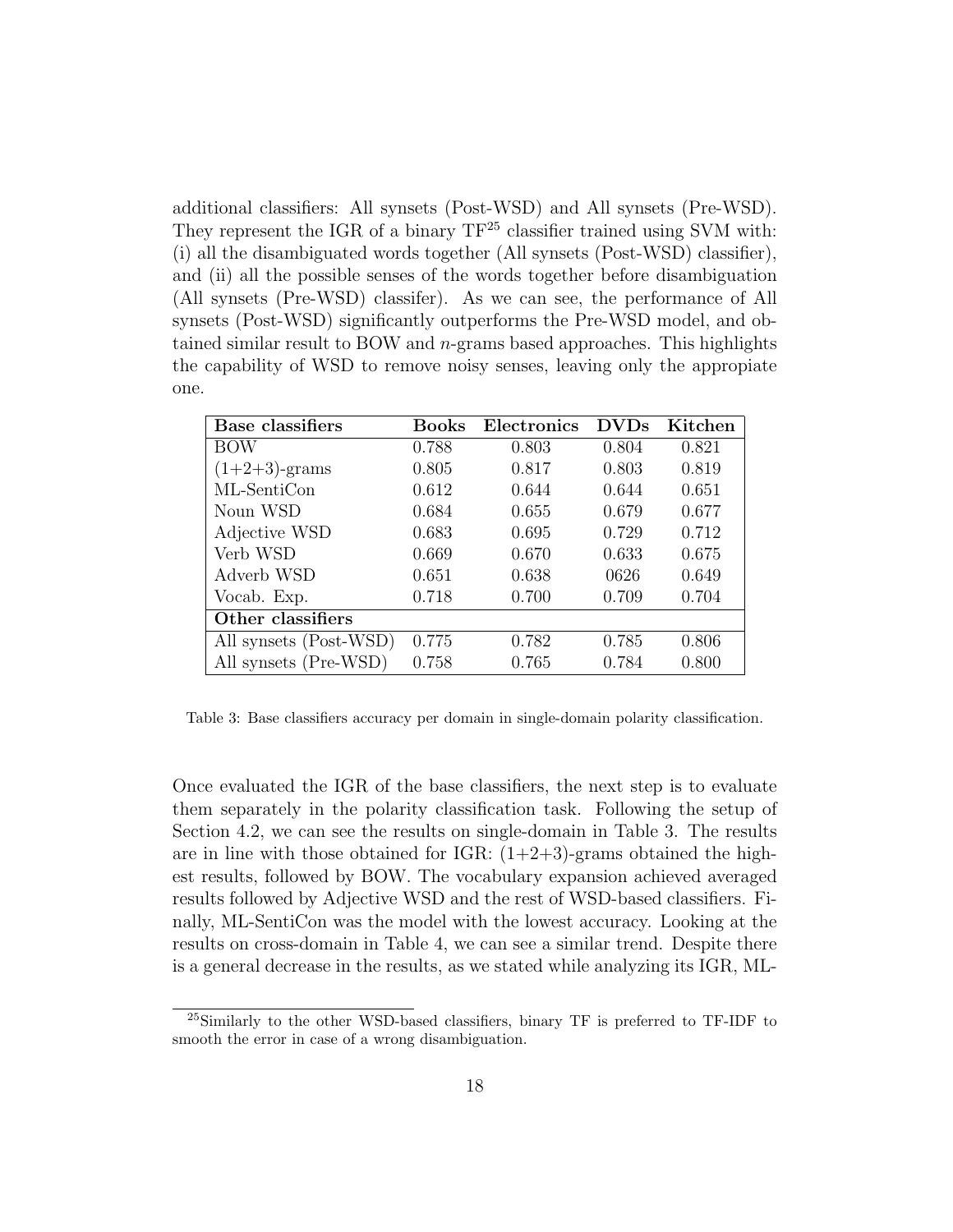| Base classifiers       | Books | Electronics | <b>DVDs</b> | Kitchen |
|------------------------|-------|-------------|-------------|---------|
| BOW                    | 0.756 | 0.804       | 0.791       | 0.809   |
| $(1+2+3)$ -grams       | 0.744 | 0.798       | 0.771       | 0.769   |
| ML-SentiCon            | 0.643 | 0.652       | 0.639       | 0.673   |
| Noun WSD               | 0.626 | 0.625       | 0.644       | 0.649   |
| Adjective WSD          | 0.665 | 0.687       | 0.699       | 0.686   |
| Verb WSD               | 0.584 | 0.619       | 0.590       | 0.605   |
| Adverb WSD             | 0.617 | 0.661       | 0.622       | 0.646   |
| Vocab. Exp.            | 0.666 | 0.695       | 0.694       | 0.695   |
| Other classifiers      |       |             |             |         |
| All synsets (Post-WSD) | 0.745 | 0.765       | 0.776       | 0.775   |
| All synsets (Pre-WSD)  | 0.726 | 0.757       | 0.765       | 0.769   |

Table 4: Base classifiers accuracy per domain in cross-domain polarity classification.

SentiCon has even improved its results on cross-domain, taking advantage of all the other domains to train a domain independent model which is able to outperform the noun, verb and adverb WSD-based approaches. Note that, as we can see in both tables, All synsets (Post-WSD) classifier outperforms the Pre-WSD model, and gets similar results to the best base classifiers.

Looking at all the previous results, due to the different type of classifers selected, each one of them should provide different information when combined in a meta-classifier. The next experiment studies the improvement in the accuracy when adding base classifiers one by one to our KE-Meta approach. We can see the single-domain results in Figure 5. As expected, considering the harmonic mean, there is an improvement when each new base classifier is added. As one classifier might provide information included by others, the improvements were shown to be greater at the beginning. The results on cross-domain are shown in Figure 6. Also in this case there is a clear improvement compared to the first base classifier included, being BOW, ML-SentiCon and Adjective WSD, the models with higher contribution. However, the vocabulary expansion seems to have a negative contribution in this cross-domain combination. We assume that expanding vocabulary from different domains and combining all the documents together, contributes to obtaining a noisy base classifier with several clusters of vocabulary of concepts related to each training domain. In the next cross-domain experiments we will show also the results without the vocabulary expansion base classifier.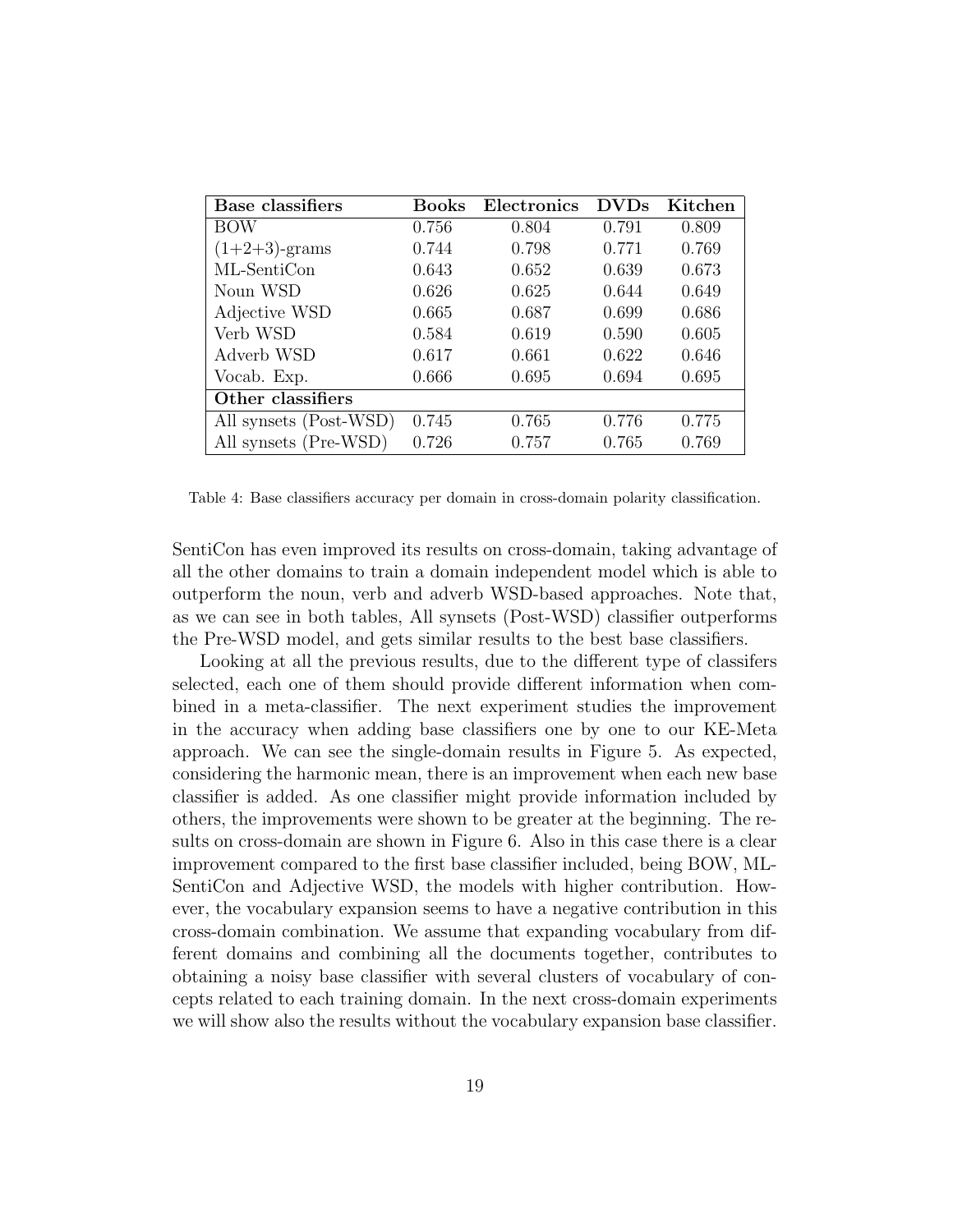

Figure 5: KE-Meta classifier improvement across domains when incrementally adding new base classifiers to single-domain polarity classification. Each column represents the accuracy of the model when we combine that base classifier with the classifiers at its left.

# 4.4. Single-domain Polarity Classification

We compared our knowledge-enhanced meta classifier against the stateof-the-art SST model, and those proposed by Dredze et al. (2008) and Li and Zong  $(2008)^{26}$  (cfr Section 2). In addition we included the results of our BOW and  $(1+2+3)$ -grams classifiers as baselines.

As we can see from Table  $5<sup>27</sup>$  thanks to the additional information included when combining groups of words as single feature,  $(1+2+3)$ -grams obtained better results than BOW. However, all of the compared models outperformed these baselines. Dredze et al.'s approach obtained interesting re-

<sup>&</sup>lt;sup>26</sup>Results of compared approaches are taken from their original works: Bollegala et al. (2013), Dredze et al. (2008) and Li and Zong (2008).

<sup>&</sup>lt;sup>27</sup>In this work, statistically significant results according to a  $\chi^2$  test are highlighted in bold.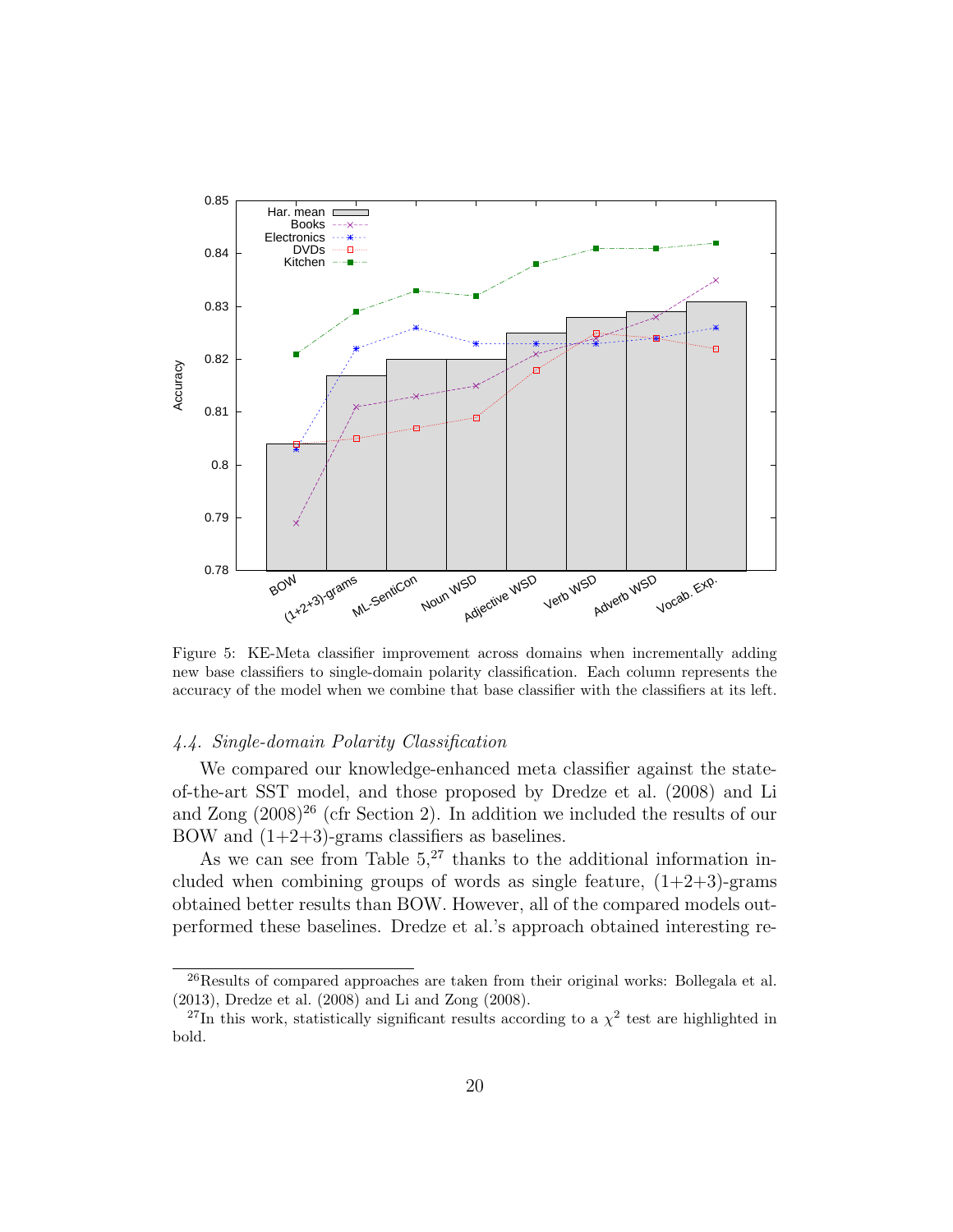

Figure 6: KE-Meta classifier improvement across domains when incrementally adding new base classifiers to cross-domain polarity classification. Each column represents the accuracy of the model when we combine that base classifier with the classifiers at its left.

| Method                                  | <b>Books</b> | Electronics | <b>DVDs</b> | Kitchen |
|-----------------------------------------|--------------|-------------|-------------|---------|
| (Dredze et al., 2008)<br>a)             | 0.826        | 0.859       | 0.809       | 0.857   |
| -SST                                    | 0.804        | 0.844       | 0.824       | 0.877   |
| $(Li \text{ and } \mathrm{Zong}, 2008)$ | 0.790        | 0.850       | 0.845       | 0.845   |
| $\sqrt{(1+2+3)}$ -grams                 | 0.805        | 0.817       | 0.803       | 0.819   |
| <b>BOW</b>                              | 0.788        | 0.803       | 0.804       | 0.821   |
| KE-Meta                                 | 0.835        | 0.826       | 0.823       | 0.842   |

Table 5: Accuracy results in single-domain polarity classification. (a) State-of-the-art approaches; (b) baselines; (c) proposed approach.

sults, specially classifying electronics. This model benefited from confidenceweighted classification to create very precise linear frontiers among classes. The SST model, using its sentiment sensitive thesaurus, took advantage of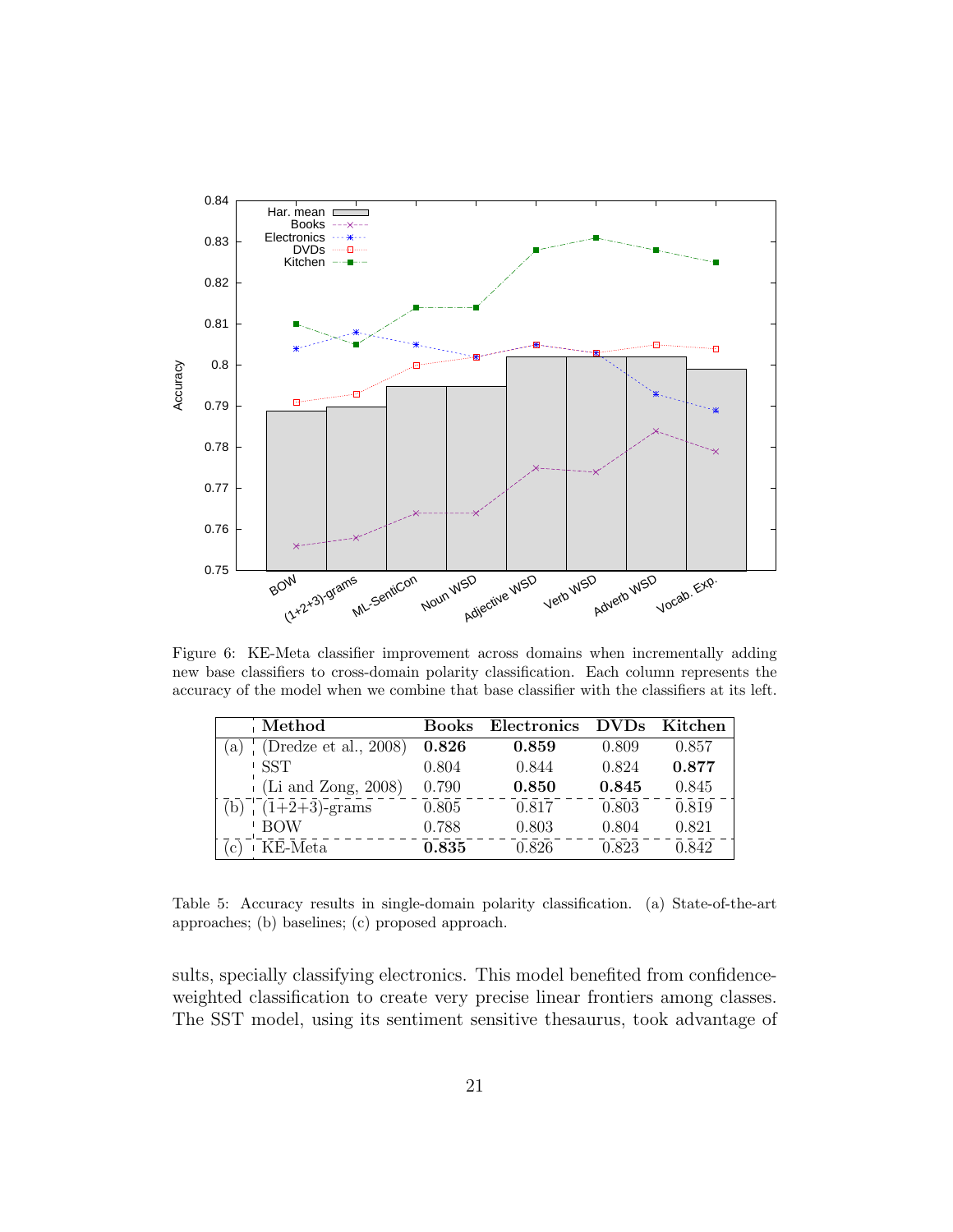the type of reviews used in kitchen domain and obtained the best results, with good accuracy in the other domains. Li and Zong's approach, based on a optimized n-gram selection criteria, obtained the best results on DVD reviews. Our approach obtained the best results on Books domain and considerably high results on the rest. We hypothesize that when reviewers analyze books summarizing parts from the story of the book, our meta-classifier is able to distinguish this pattern by contrasting the probabilities of the base classifiers, and the polarity of the book summary has less influence in the final review classification. Note that our approach is the most stable, with no less than 82.3% of accuracy in all the tests. Using meta-classification, KE-Meta is able to determine which base classifier is better on each domain, maximizing its contribution in the combination. We highlight also that each state-of-the-art approach obtained specially low (or high) results in some domain. This may be produced by the writing style employed by reviewers when commenting on those products. At the end of Section 4.5, in Table 7 we analyze the vocabulary of domains to investigate these differences further.

| Method                                    | <b>Books</b> | Electronics | <b>DVDs</b> | Kitchen |
|-------------------------------------------|--------------|-------------|-------------|---------|
| <b>SST</b><br>a)                          | 0.763        | 0.839       | 0.783       | 0.852   |
| <b>SFA</b>                                | 0.777        | 0.753       | 0.763       | 0.815   |
| <b>SCL-MI</b>                             | 0.746        | 0.789       | 0.763       | 0.820   |
| $\overline{BOW}$                          | 0.756        | 0.804       | 0.791       | 0.809   |
| $(1+2+3)$ -grams                          | 0.744        | 0.798       | 0.771       | 0.769   |
| $KE$ -Meta <sub>B</sub><br>$\mathbf{c}$ ) | 0.784        | 0.793       | 0.805       | 0.828   |
| KE-Meta                                   | 0.779        | 0.789       | 0.804       | 0.825   |

4.5. Cross-domain Polarity Classification

Table 6: Accuracy results in cross-domain polarity classification. (a) State-of-the-art approaches; (b) baselines; (c) proposed approaches.

In this task we compared our KE-Meta approach against the state-of-theart SFA, SCL-MI and SST approaches.<sup>28</sup> As we mentioned in Section 4.3, we included also the results of our approach without the vocabulary expansionbased base classifier: KE-Meta<sub>B</sub>. The BOW and  $(1+2+3)$ -grams models are included as baselines.

 $^{28}$ The results of the approaches compared are taken from Bollegala et al. (2013)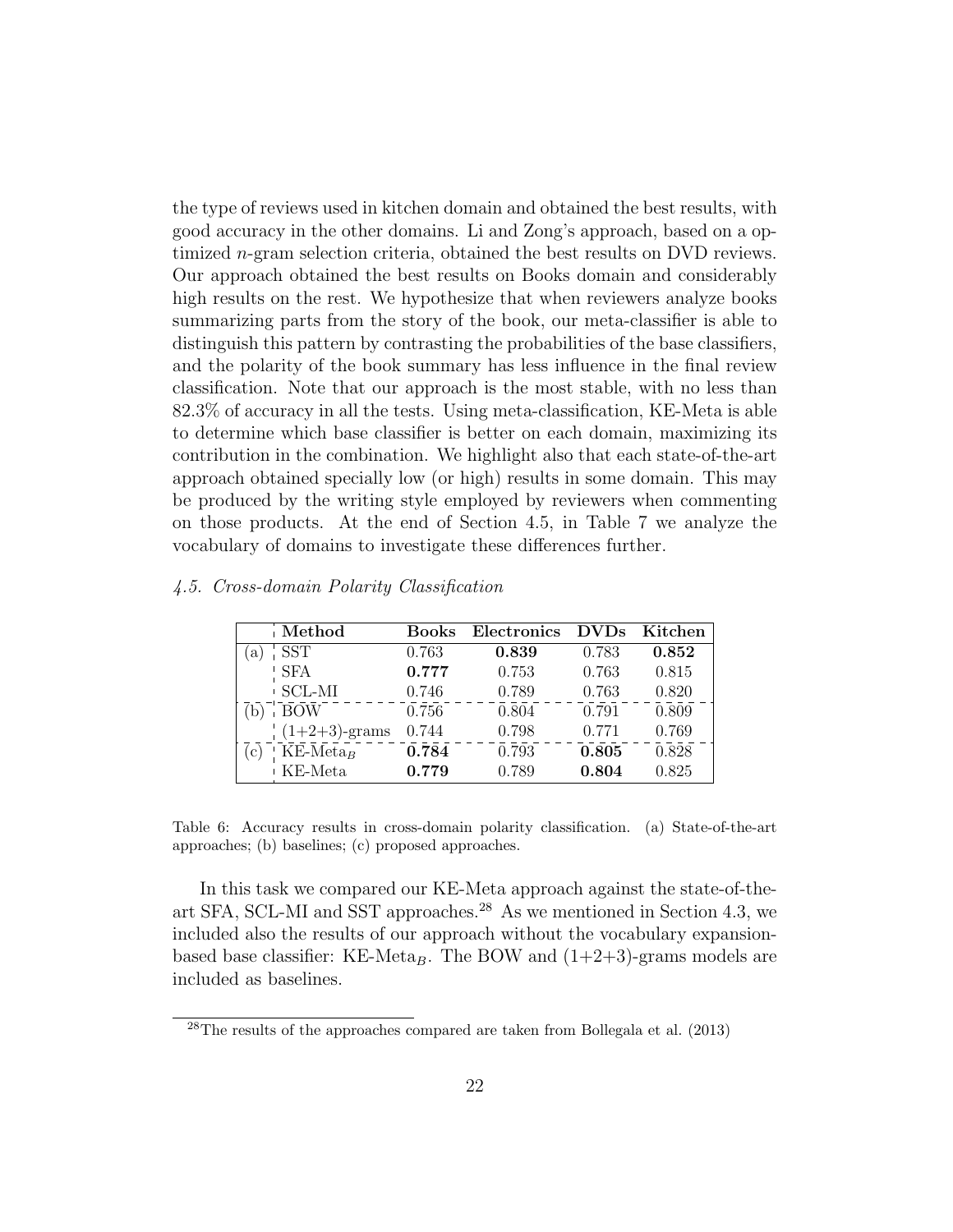Table 6 shows the cross-domain polarity classification accuracy. The  $(1+2+3)$ -grams baseline achieved the lowest results. Training a cross-domain n-gram-based classifier using only three domains does not seem to be sufficient to obtain a good domain-independent n-gram inventory. Evidence of this observation are the close results obtained by SCL-MI and SFA, other two n-gram based approaches. SCL-MI excelled especially in the kitchen domain. We hypothesize that the singular value descomposition used to reduce dimensions worked better with the reduced size of the vocabulary in kitchen domain. The second domain with less vocabulary, electronics, excelled too. The bipartite graph constructed to differentiate domain-specific and independent n-grams helped SFA to obtain significant results on books domain. Precisely despite obtaining the lowest results in that domain, the BOW baseline outperformed SFA and SCL-MI on average. In contrast to n-gram-based approaches, the training data provided was sufficient to infer a vocabulary, which made this classifier more stable. The SST model proved to be a good option in cross-domain, with significative results on electronics and kitchen reviews. Bollegala et al. (2013) justified the low results on books because of the low number of unlabeled data available on that domain, which is necessary to create its sentiment sentitive thesaurus. Finally, our KE-Meta approach obtained the best results on books and DVD reviews, being again the most stable approach across domains, thanks to the combination of different base classifiers. KE-Meta<sub>B</sub>, the classifier that does not consider the vocabulary expansion, obtained not significative better results in all domains. Since the use of this base classifer improved the results in single-domain, future work is needed in order to understand how to improve its performance also in cross-domain.

Experimental results of Tables 5 and 6 show that review polarity classification of evaluated approaches differ across domains. These differences could be due to the different language employed by reviewers when commenting on products of different domains. In Table 7 we can see some statistics of the corpus divided by domain. While kitchen appliance and electronic reviewers evaluate using short comments, reviews of book and DVD domains are longer, e.g. some of them include a summary of the story. Interesting also the reduced percentage of nouns in kitchen compared to the rest. It seems that kitchen appliance reviewers do not cite so often other products, and use more qualifying adjectives. This makes this domain the easiest to classify, probably also explained by its shorter length. In general, single-domain  $n$ gram-based approaches obtained better results with the two domains with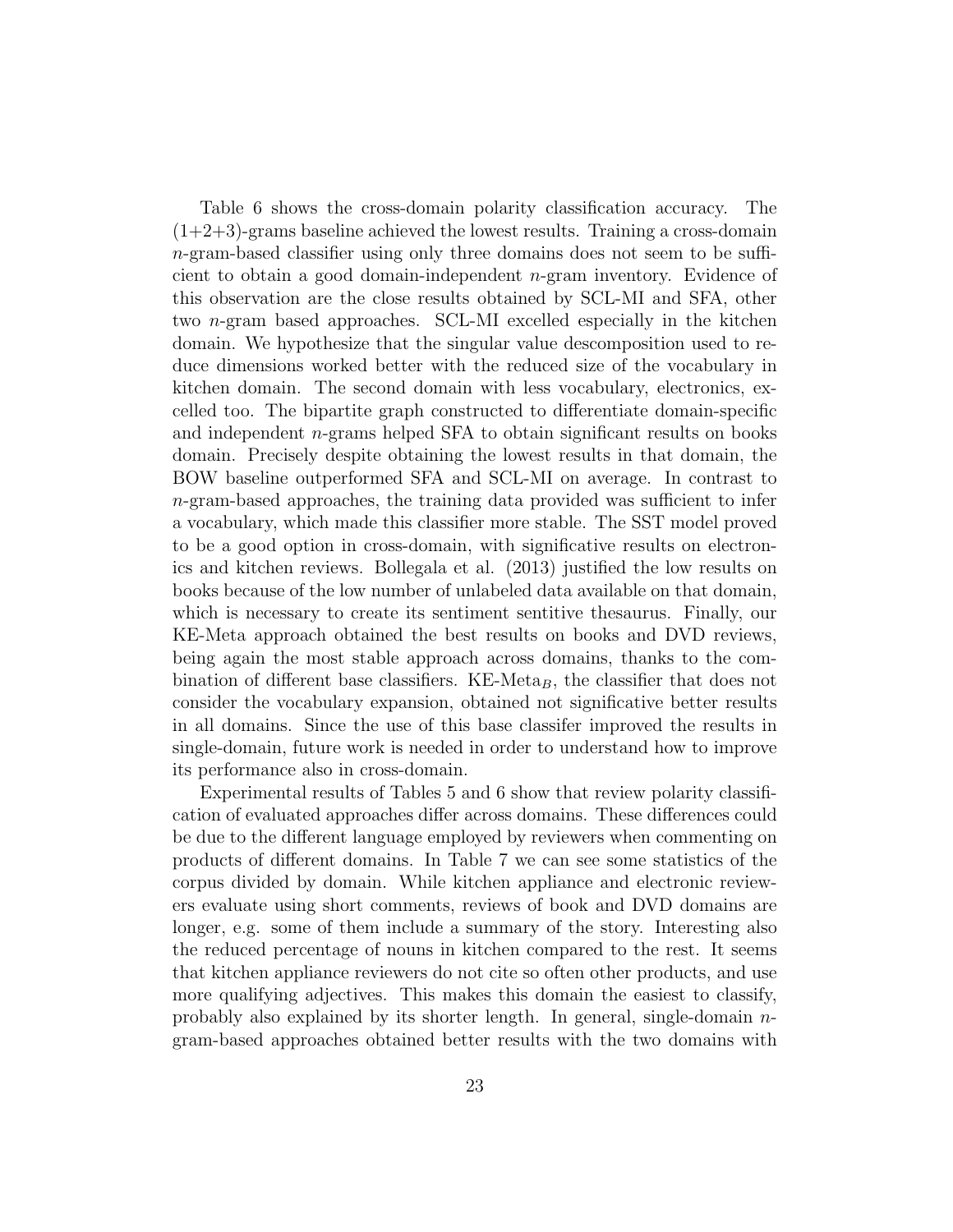| <b>Statistics</b>                                           | <b>Books</b> | Electronics | <b>DVDs</b> | Kitchen |
|-------------------------------------------------------------|--------------|-------------|-------------|---------|
| Average document length                                     | 175          | 113         | 190         | 96      |
| $\#$ different lemmas domain                                | 26,108       | 13,947      | 28,757      | 11,095  |
| Average $\#$ different lemmas per document                  | 53.4         | 33.6        | 57.8        | 28.3    |
| % nouns domain                                              | 66.5%        | 64.7%       | 67.4%       | 61.3%   |
| % adjectives domain                                         | 16.7%        | 15.8%       | 15.5%       | 17.4%   |
| % verbs domain                                              | $10.0\%$     | 11.9%       | $9.5\%$     | 14.1%   |
| % adverbs domain                                            | $3.4\%$      | $3.7\%$     | $3.2\%$     | 4%      |
| $\#$ different senses domain                                | 17,523       | 8,809       | 18,487      | 8.416   |
| Average $\#$ different senses per document                  | 51.2         | 31.8        | 54.3        | 27.9    |
| $\#$ different lemmas domain / $\#$ different senses domain | 0.671        | 0.632       | 0.643       | 0.759   |
| KE-Meta results (single-domain)                             | 0.835        | 0.826       | 0.823       | 0.842   |
| KE-Meta results (cross-domain)                              | 0.784        | 0.793       | 0.805       | 0.828   |

Table 7: Corpus statistics per domain. Bold results indicate statistical significance.

shorter reviews. However, the same trend is not clearly appreciated for the BOW classifier.

We include in the table also statistics of the disambiguated senses. Note that the ratio between the number of different lemmas per domain and the different senses per domain is a measure of the polysemy employed<sup>29</sup> by reviewers. As we can see, the results of our KE-Meta approach are better when the percentage of polysemy is lower and, consequently, less WSD effort is required.

# 5. Conclusions

In this work we introduced a knowledge-enhanced meta-classifier for single and cross-domain polarity classification. The main contributions of this work are: (i) KE-Meta, a new generic approach that combines different types of classifiers to categorize documents according to their polarity; and (ii) the study of the impact of WSD and vocabulary expansion-based features as document representation.

In single and cross-domain polarity classification, KE-Meta has proven to perform at par or better than state-of-the-art when classifying Amazon product reviews. Thanks to the combination of different classifiers, our approach obtained the most stable results across domains, and was able to excel in domains such as books and DVDs, which often combine a review

 $^{29}$ A value of 1.0 here highlights 0% of polysemy in the corpus.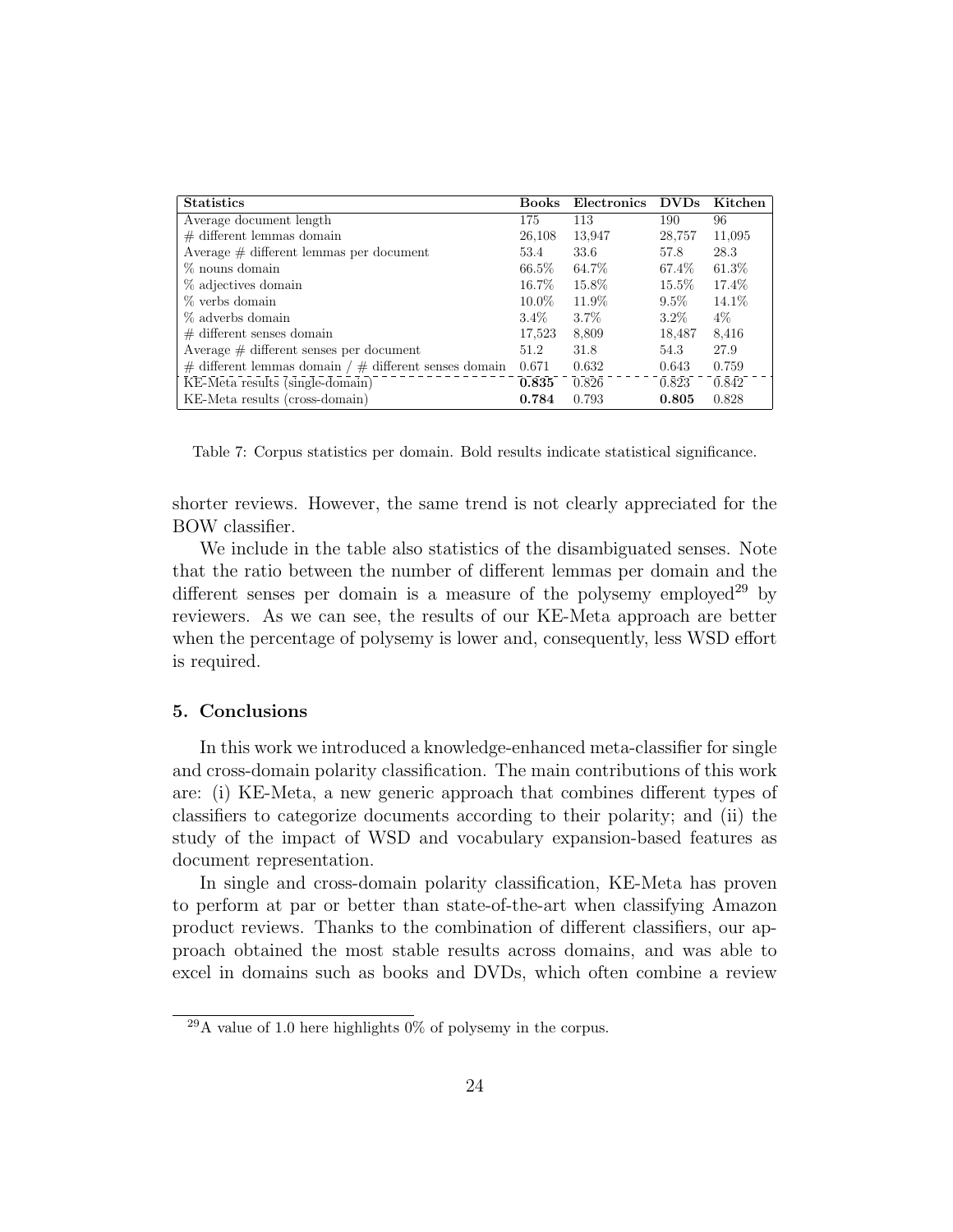and a summary of the product together. In contrast to the state-of-the-art, our meta-classifier does not perform any domain adaptation, which renders our approach generic. Moreover, the study of the information gain of our base classifiers concluded that WSD and vocabulary expansion-based features provide additional information not included in other BOW or n-gram-based classifiers.

Future work will investigate how it affects the inclusion of new base classifiers in KE-Meta. The use of other state-of-the-art approaches combined with our approach should provide better results. In addition, we will improve the current base classifiers, specially the vocabulary expansion-based one, to perform better both at single and cross-domain level. We will study also the performance of our classifier in other popular datasets like the well-known movie review dataset. Moreover, we will evaluate our polarity classification approach in other languages.<sup>30</sup> Finally, we will investigate how to apply multilingual semantic networks and knowledge graphs in other NLP tasks, from both, monolingual and multilingual perspectives.

#### Acknowledgments

This research has been carried out in the framework of the European Commission WIQ-EI IRSES (no. 269180) and DIANA-APPLICATIONS - Finding Hidden Knowledge in Texts: Applications (TIN2012-38603-C02-01) projects. This research is partially funded by the national project ACOGEUS (TIN2012-38536-C03-02) and the regional project AORESCU (P11-TIC-7684 MO). We thank Juan M. Cotelo and Luis A. Leiva for their support and comments.

 $30\text{As}$  we stated in Section 3.1, our approach is multilingual. This is due to the use of BabelNet, which performs WSD, vocabulary expansion, and mapping of SentiWordNet with the disambiguated words.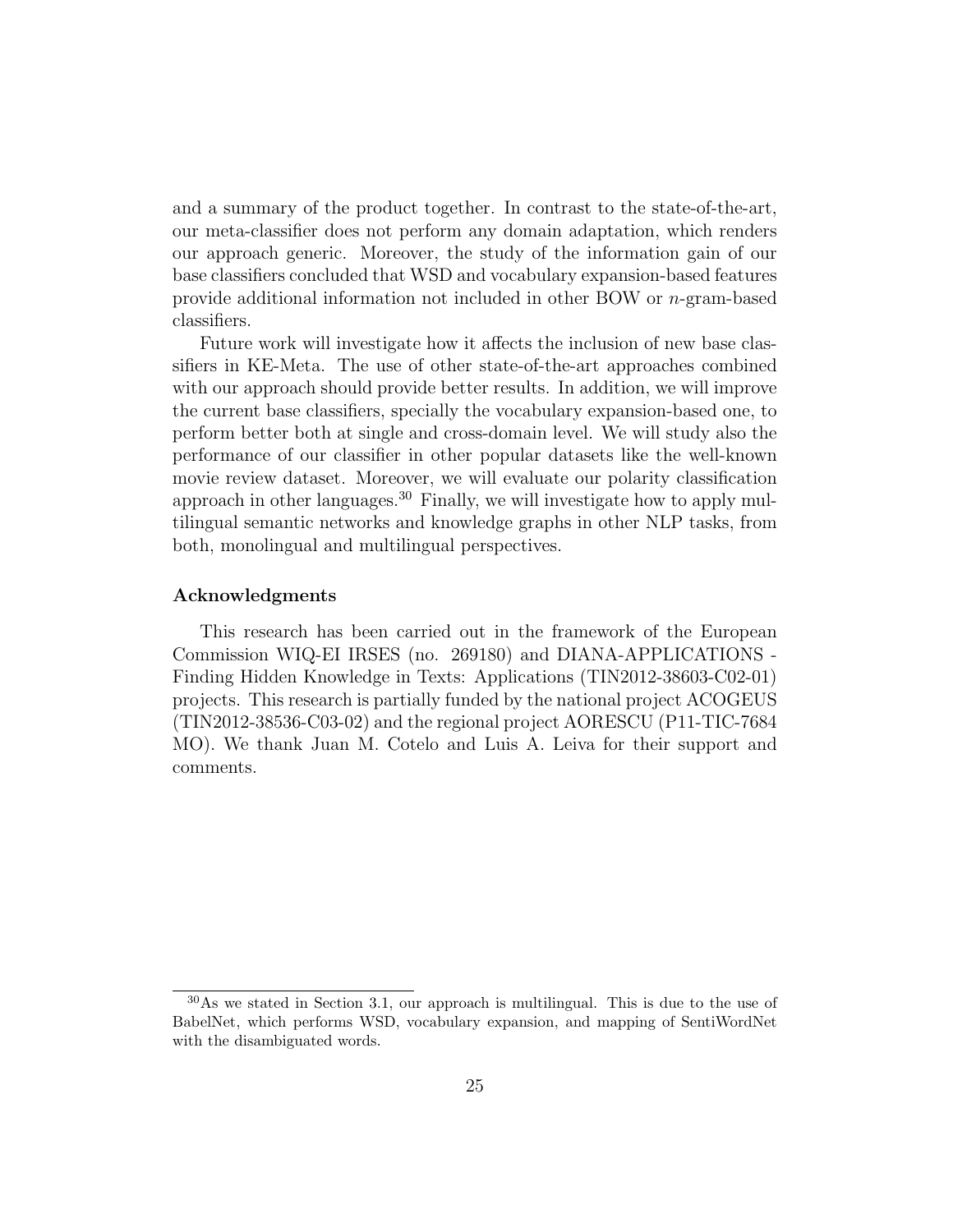#### References

- Agirre, E., de Lacalle, O. L., Soroa, A., 2014. Random walks for knowledgebased word sense disambiguation. Computational Linguistics 40 (1), 57–84.
- Agirre, E., Martínez, D., de Lacalle, O. L., Soroa, A., 2006. Two graph-based algorithms for state-of-the-art wsd. In: Proceedings of the 2006 Conference on Empirical Methods in Natural Language Processing. Association for Computational Linguistics, pp. 585–593.
- Baccianella, S., Esuli, A., Sebastiani, F., may 2010. Sentiwordnet 3.0: An enhanced lexical resource for sentiment analysis and opinion mining. In: Proceedings of the Seventh International Conference on Language Resources and Evaluation (LREC'10). pp. 2200–2204.
- Ben-David, S., Blitzer, J., Crammer, K., Kulesza, A., Pereira, F., Vaughan, J. W., 2010. A theory of learning from different domains. Machine learning 79 (1-2), 151–175.
- Bizer, C., Lehmann, J., Kobilarov, G., Auer, S., Becker, C., Cyganiak, R., Hellmann, S., 2009. Dbpedia - a crystallization point for the web of data. J. Web Sem. 7 (3), 154–165.
- Blitzer, J., Crammer, K., Kulesza, A., Pereira, F., Wortman, J., 2008. Learning bounds for domain adaptation. In: Advances in neural information processing systems. pp. 129–136.
- Blitzer, J., Dredze, M., Pereira, F., 2007. Biographies, bollywood, boomboxes and blenders: Domain adaptation for sentiment classification. In: Proceedings of the 45th Annual Meeting of the Association for Computational Linguistics. pp. 187–205.
- Bollegala, D., Weir, D., Carroll, J., 2011. Using multiple sources to construct a sentiment sensitive thesaurus for cross-domain sentiment classification. In: Proceedings of the 49th Annual Meeting of the Association for Computational Linguistics: Human Language Technologies-Volume 1. Association for Computational Linguistics, pp. 132–141.
- Bollegala, D., Weir, D., Carroll, J., 2013. Cross-domain sentiment classification using a sentiment sensitive thesaurus. Knowledge and Data Engineering, IEEE Transactions on 25 (8), 1719–1731.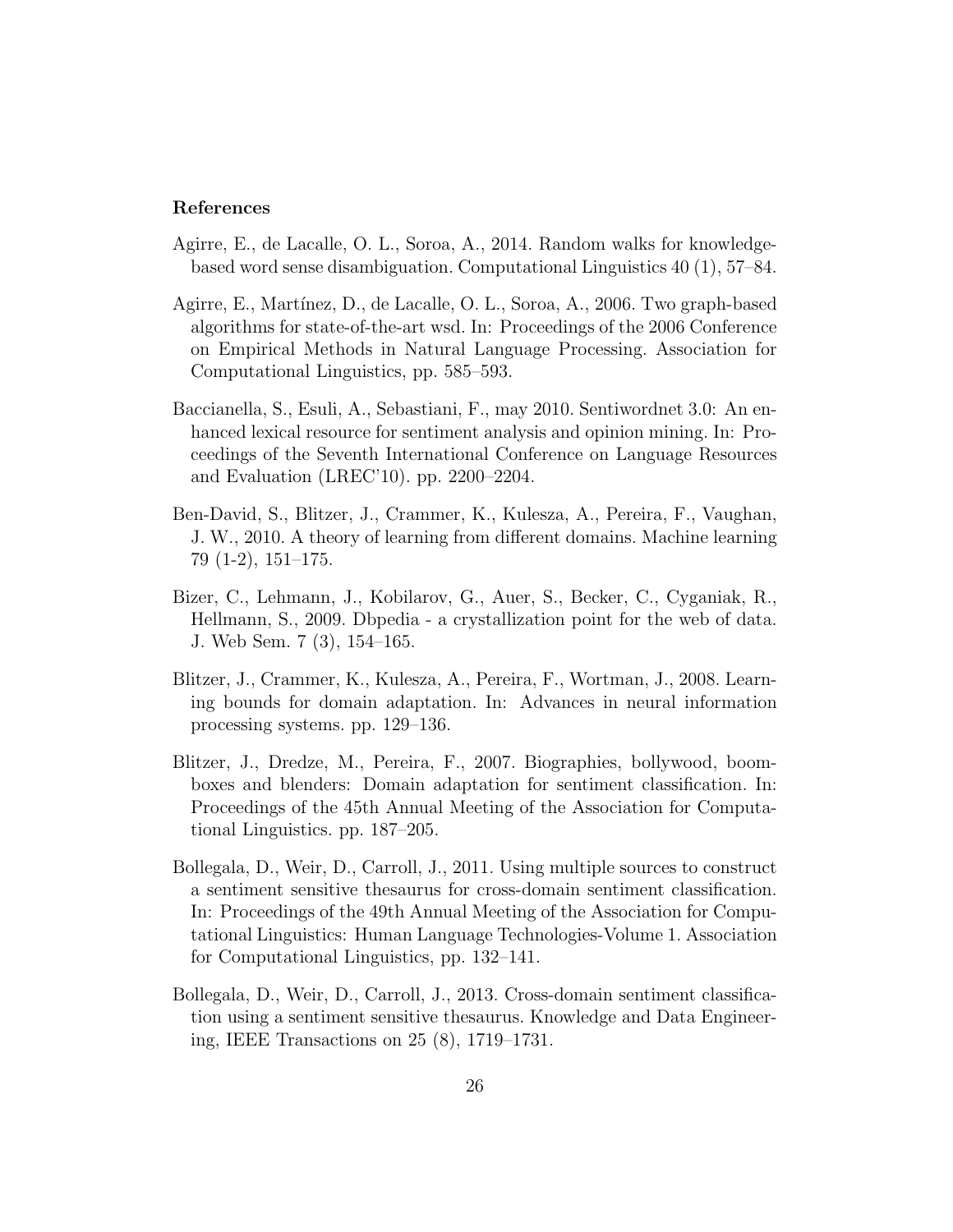- Cavnar, W., 1995. Using an n-gram-based document representation with a vector processing retrieval model. NIST SPECIAL PUBLICATION SP, 269–278.
- Chang, C.-C., Lin, C.-J., 2011. Libsvm: a library for support vector machines. ACM Transactions on Intelligent Systems and Technology (TIST) 2 (3), 27.
- Cruz, F. L., Troyano, J. A., Pontes, B., Ortega, F. J., 2014. Building layered, multilingual sentiment lexicons at synset and lemma levels. Expert Systems with Applications 41 (13), 5984–5994.
- Dai, W., Xue, G.-R., Yang, Q., Yu, Y., 2007. Co-clustering based classification for out-of-domain documents. In: Proceedings of the 13th ACM SIGKDD International Conference on Knowledge Discovery and Data Mining. KDD '07. ACM, New York, NY, USA, pp. 210–219.
- Daumé III, H., 2007. Frustratingly easy domain adaptation. In: Proceedings of the annual meeting on association for computational linguistics (ACL 07). pp. 256–263.
- Di Marco, A., Navigli, R., 2013. Clustering and Diversifying Web Search Results with Graph-Based Word Sense Induction. Computational Linguistics 39 (3), 709–754.
- Dredze, M., Crammer, K., Pereira, F., 2008. Confidence-weighted linear classification. In: Proceedings of the 25th international conference on Machine learning. ACM, pp. 264–271.
- Ehrlich, K., Rapaport, W. J., 1997. A computational theory of vocabulary expansion. Department of Computer Science, State University of New York at Buffalo.
- Ehrlich, K. A., 1995. Automatic vocabulary expansion through narrative context. Ph.D. thesis, Buffalo, NY, USA, UMI Order No. GAX95-25550.
- Enríquez, F., Cruz, F. L., Ortega, F. J., G. Vallejo, C., Troyano, J. A., 2013. A comparative study of classifier combination applied to nlp tasks. Information Fusion 14 (3), 255–267.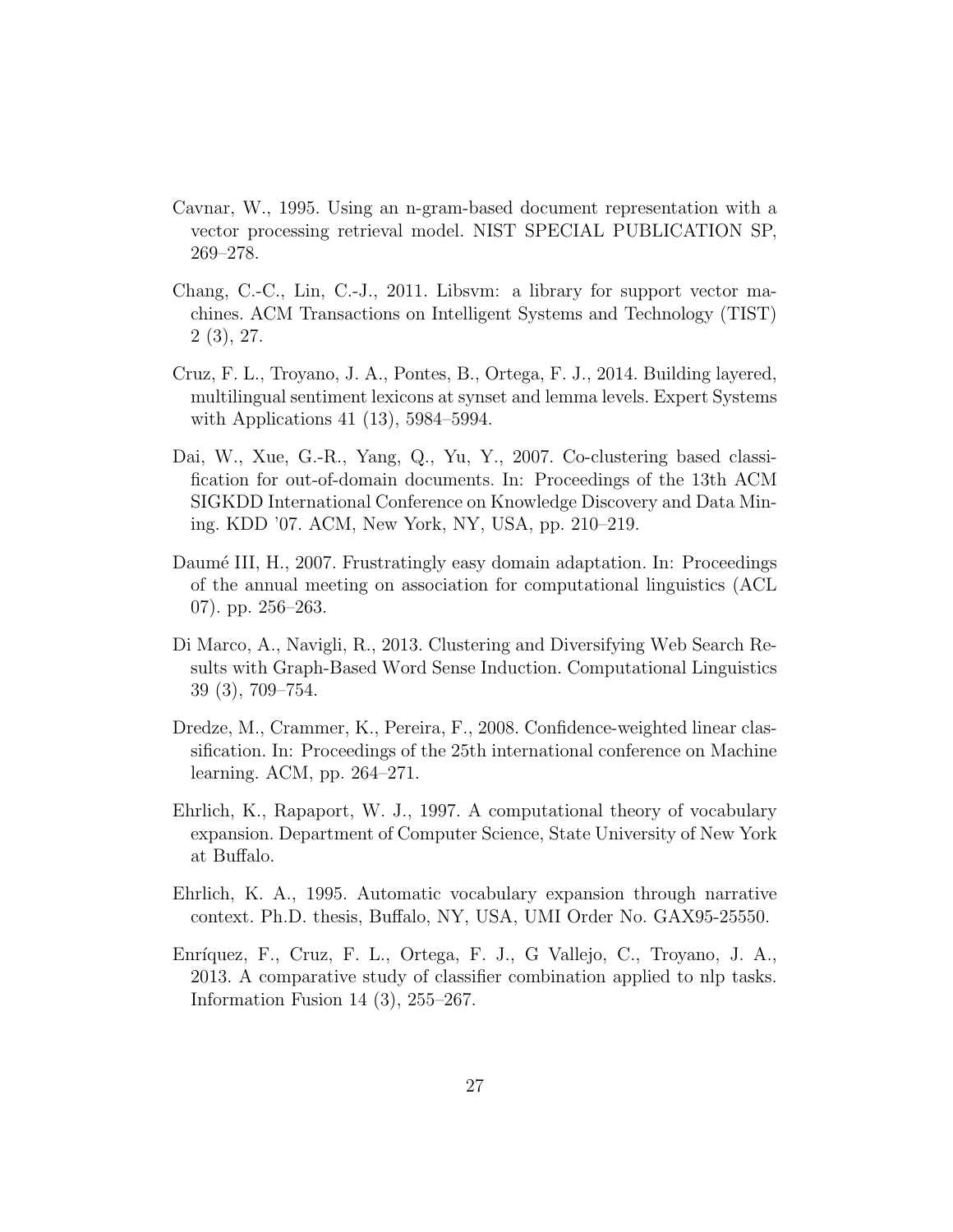- Esuli, A., Sebastiani, F., 2006. Sentiwordnet: A publicly available lexical resource for opinion mining. In: In Proceedings of the 5th Conference on Language Resources and Evaluation (LREC'06). pp. 417–422.
- Fellbaum, C., 1998. WordNet: An electronic lexical database. Bradford Books.
- Forman, G., 2008. Bns feature scaling: an improved representation over tf-idf for svm text classification. In: Proceedings of the 17th ACM conference on Information and knowledge management. ACM, pp. 263–270.
- Franco-Salvador, M., Gupta, P., Rosso, P., 2013. Cross-language plagiarism detection using a multilingual semantic network. In: Proc. of the 35th European Conference on Information Retrieval (ECIR'13). LNCS(7814). Springer-Verlag, pp. 710–713.
- Franco-Salvador, M., Rosso, P., Navigli, R., 2014. A knowledge-based representation for cross-language document retrieval and categorization. In: Proceedings of the 14th Conference of the European Chapter of the Association for Computational Linguistics. Association for Computational Linguistics, Gothenburg, Sweden, pp. 414–423.
- Hall, M. A., Smith, L. A., 1998. Practical feature subset selection for machine learning. In: Proceedings of Australian Computer Science Conference. pp. 181–191.
- Hamouda, A., Rohaim, M., 2011. Reviews classification using sentiwordnet lexicon. In: World Congress on Computer Science and Information Technology.
- Hoffart, J., Suchanek, F. M., Berberich, K., Weikum, G., 2013. Yago2: A spatially and temporally enhanced knowledge base from wikipedia. Artificial Intelligence 194, 28–61.
- Jia, L., Yu, C., Meng, W., 2009. The effect of negation on sentiment analysis and retrieval effectiveness. In: Proceedings of the 18th ACM conference on Information and knowledge management. ACM, pp. 1827–1830.
- Joachims, T., 1998. Text categorization with support vector machines: Learning with many relevant features. Springer.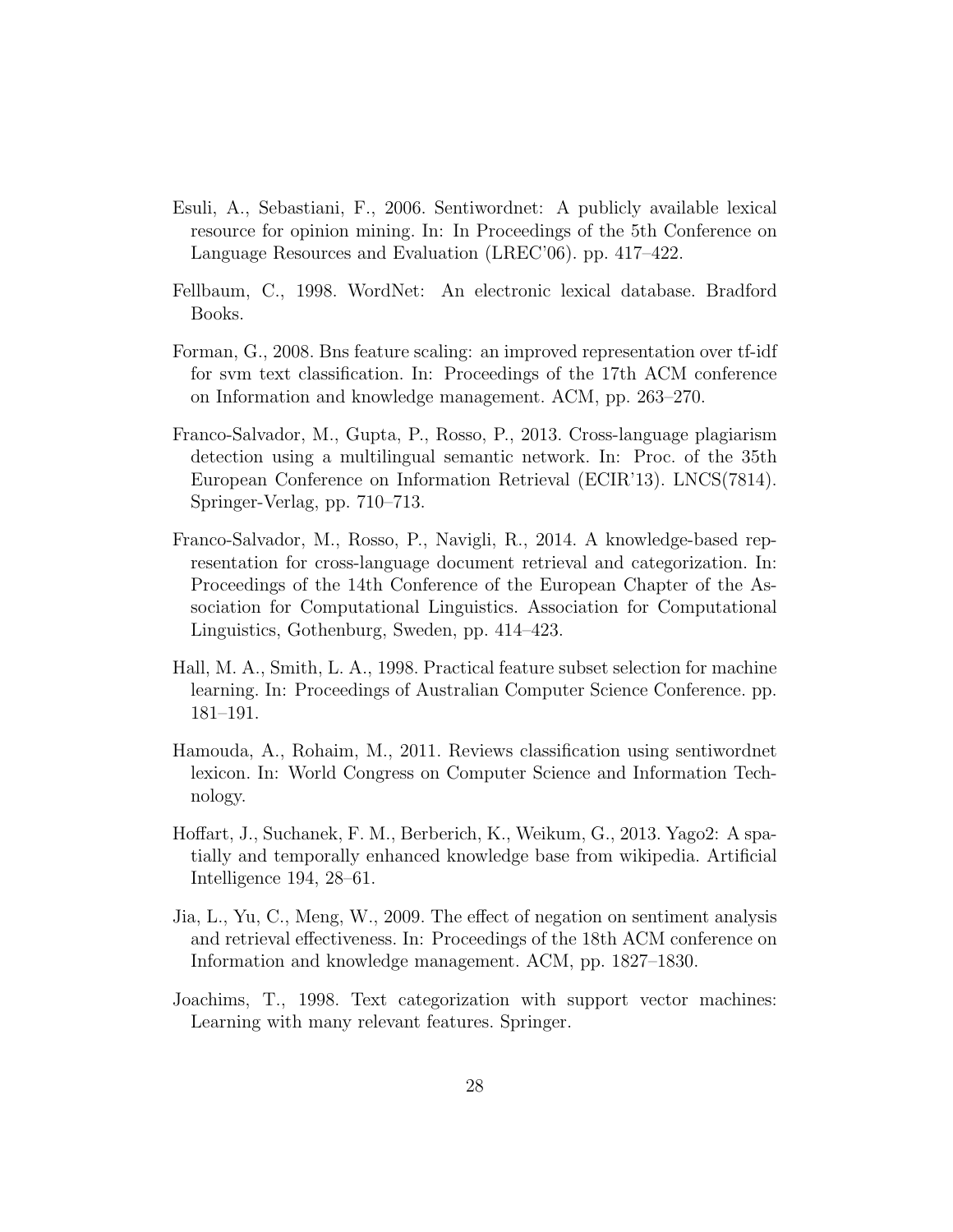- Li, S., Zong, C., 2008. Multi-domain sentiment classification. In: Proceedings of the 46th Annual Meeting of the Association for Computational Linguistics on Human Language Technologies: Short Papers. Association for Computational Linguistics, pp. 257–260.
- Martín-Valdivia, M.-T., Martínez-Cámara, E., Perea-Ortega, J.-M., Ureña-López, L. A., 2013. Sentiment polarity detection in spanish reviews combining supervised and unsupervised approaches. Expert Systems with Applications 40 (10), 3934 – 3942.
- Mayfield, J., McNamee, P., 1999. Indexing using both n-grams and words. NIST SPECIAL PUBLICATION SP, 419–424.
- McCallum, A., Nigam, K., 1998. A comparison of event models for naive bayes text classification. In: AAAI-98 workshop on learning for text categorization. Vol. 752. Citeseer, pp. 41–48.
- Moro, A., Raganato, A., Navigli, R., 2014. Entity linking meets word sense disambiguation: A unified approach. Transactions of the Association for Computational Linguistics (TACL) 2, 231–244.
- Navigli, R., 2009. Word Sense Disambiguation: a survey. ACM Computing Surveys 41 (2), 1–69.
- Navigli, R., Jurgens, D., Vannella, D., 2013. Semeval-2013 task 12: Multilingual word sense disambiguation. In: Proceedings of the  $7<sup>th</sup>$  International Workshop on Semantic Evaluation (SemEval 2013), in conjunction with the Second Joint Conference on Lexical and Computational Semantics (\*SEM 2013). Atlanta, USA, pp. 222–231.
- Navigli, R., Lapata, M., 2010. An experimental study of graph connectivity for unsupervised word sense disambiguation. IEEE Transactions on Pattern Analysis and Machine Intelligence 32 (4), 678–692.
- Navigli, R., Ponzetto, S. P., 2012. BabelNet: The automatic construction, evaluation and application of a wide-coverage multilingual semantic network. Artificial Intelligence 193, 217–250.
- Ohana, B., Tierney, B., 2009. Sentiment classification of reviews using sentiwordnet. In: 9th. IT & T Conference. p. 13.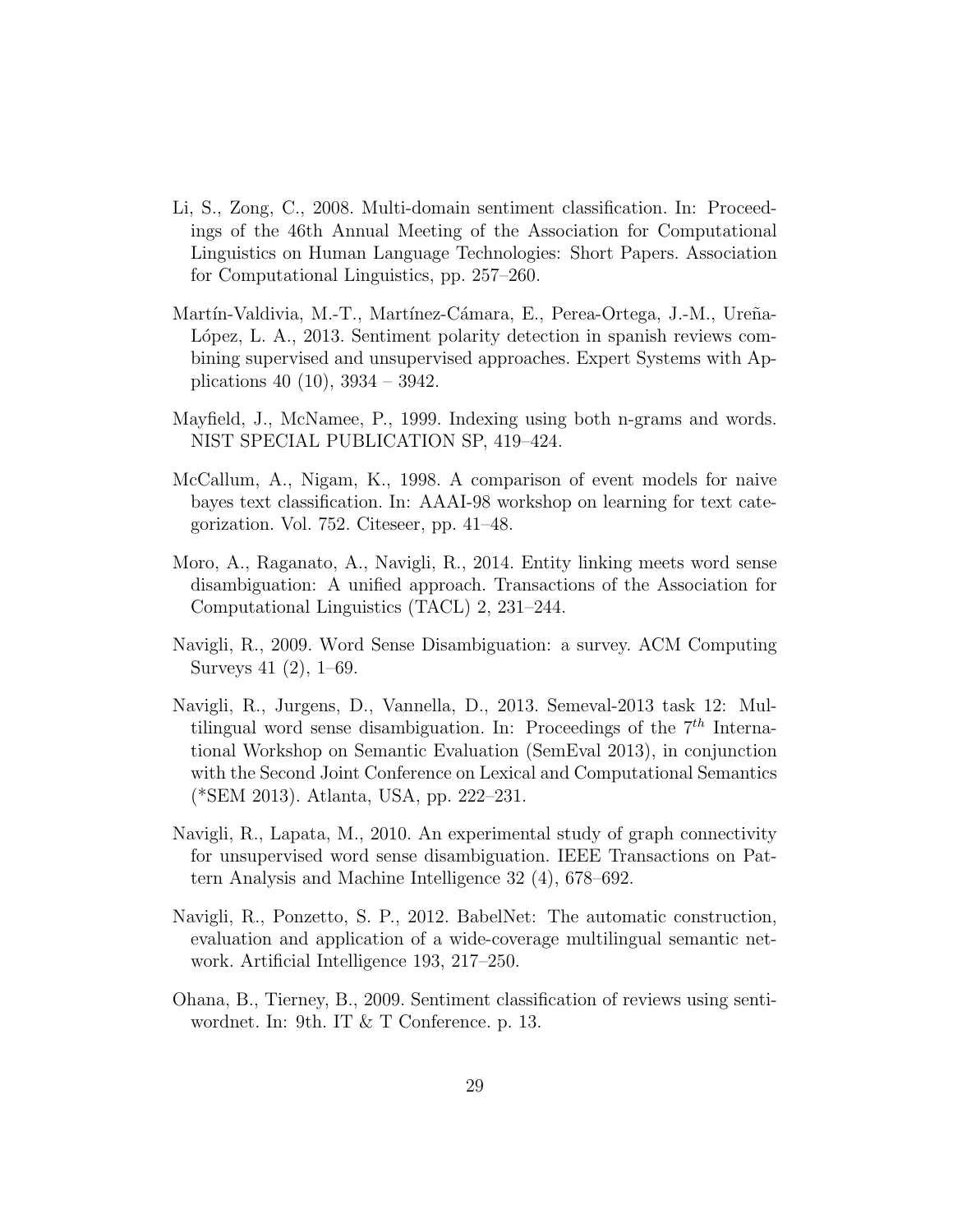- Page, L., Brin, S., Motwani, R., Winograd, T., 1998. The PageRank Citation Ranking: Bringing Order to the Web. Tech. rep., Stanford Digital Library Technologies Project.
- Pan, S. J., Ni, X., Sun, J.-T., Yang, Q., Chen, Z., 2010. Cross-domain sentiment classification via spectral feature alignment. In: Proceedings of the 19th international conference on World wide web. ACM, pp. 751–760.
- Pang, B., Lee, L., Vaithyanathan, S., 2002. Thumbs up?: sentiment classification using machine learning techniques. In: Proceedings of the ACL-02 conference on Empirical methods in natural language processing-Volume 10. Association for Computational Linguistics, pp. 79–86.
- Pilehvar, M. T., Navigli, R., 2014. A large-scale pseudoword-based evaluation framework for state-of-the-art word sense disambiguation. Computational Linguistics 1 (1).
- Ponzetto, S. P., Navigli, R., 2010. Knowledge-rich Word Sense Disambiguation rivaling supervised system. In: Proceedings of the 48th Annual Meeting of the Association for Computational Linguistics. Uppsala, Sweden, pp. 1522–1531.
- Quinlan, J. R., 1986. Induction of decision trees. Machine learning 1 (1), 81–106.
- Quinlan, J. R., 1996. Bagging, boosting, and c4. 5. In: AAAI/IAAI, Vol. 1. pp. 725–730.
- Raileanu, L. E., Stoffel, K., 2004. Theoretical comparison between the gini index and information gain criteria. Annals of Mathematics and Artificial Intelligence 41 (1), 77–93.
- Reyes, A., Rosso, P., 2013. On the difficulty of automatically detecting irony: beyond a simple case of negation. Knowledge and Information Systems, 1– 20.
- Salton, G., Fox, E. A., Wu, H., 1983. Extended boolean information retrieval. Communications of the ACM 26 (11), 1022–1036.
- Salton, G., McGill, M. J., 1986. Introduction to Modern Information Retrieval. McGraw-Hill, Inc., New York, NY, USA.